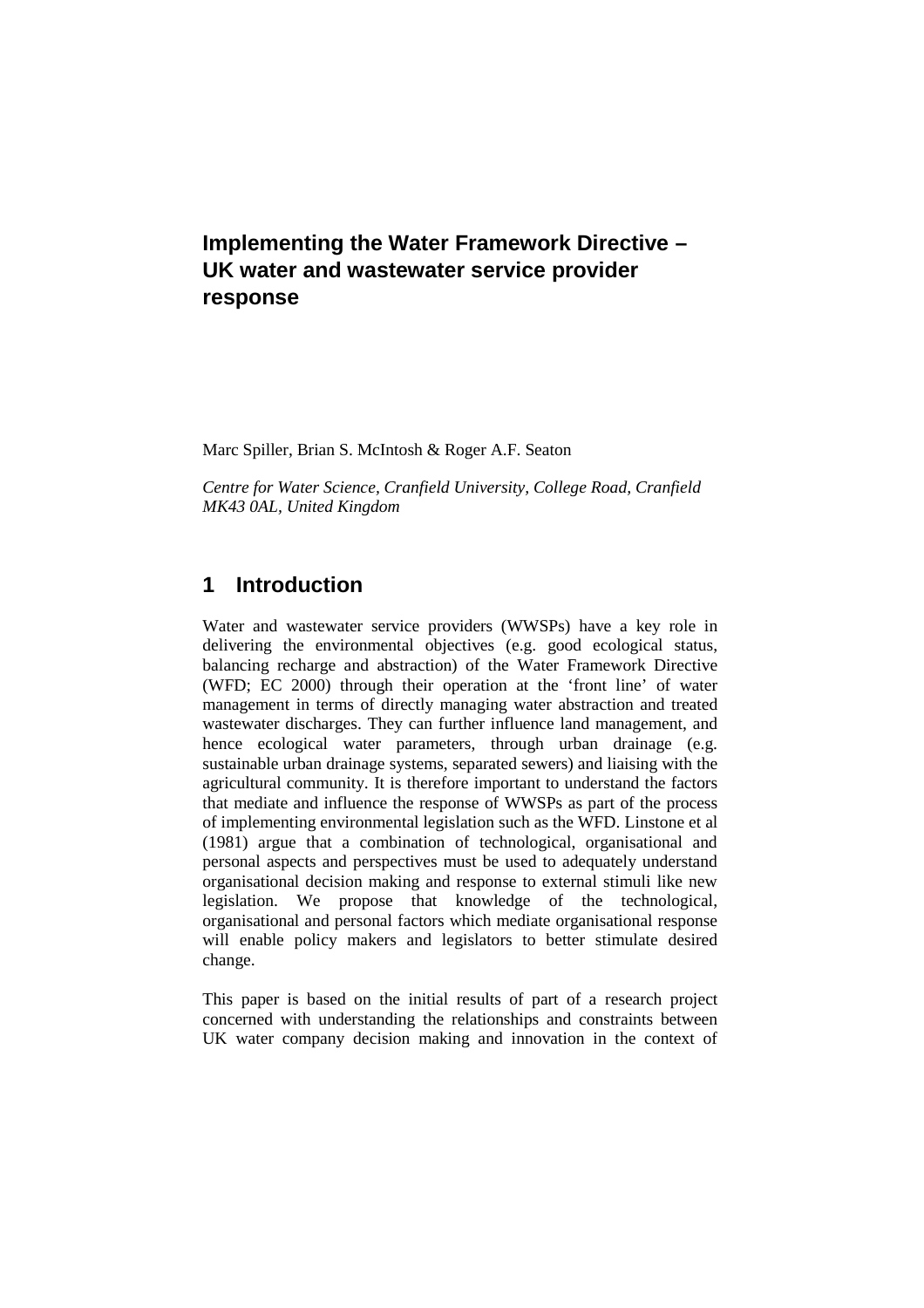implementing the WFD. The aim is to inform future water policy making about the factors that influence WWSPs implementation and adaptation to environmental legislation. The results of the initial research phase presented here seek to establish (i) how WWSPs perceive the WFD in terms of issues and challenges; (ii) the range of planned responses to these issues, and; (iii) to discuss the potential impact WWSP response on WFD implementation. The analysis presented here will be used to develop the questions and methodology for subsequent research in the project.

First of all the regulatory framework for water companies in the UK will be outlined and features relevant for this research highlighted. Thereafter the research approach and methods used for interviewing, data production and analysis will be presented. Results will be presented as a description of the range of issues that WWSP interviewees see as relevant to their organisation in terms of technological and organisational challenges presented by the WFD, priorities of the WFD in relation to other activities and responses to the WFD by WWSPs. The issues identified will then be discussed with regards to drivers for change, constraints to adaptation and options generated by WWSPs.

### <span id="page-1-0"></span>**1.1 Regulation of WWSPs in the UK**

In 1998 the UK government transferred the responsibility for assets and operations of water and wastewater services to private investors. This resulted in the world wide unique model of privatisation. Within England and Wales 10 fully privatised water and wastewater companies and 12 water only companies share the responsibility of supplying potable water and sewerage services. The 9 water and wastewater companies as well as the 12 water only companies in England are commercial businesses committed to return a profit to their shareholders; whereas the single water company in Wales operates as a not for profit organisation (Thomas and Ford 2005).

With fully privatised companies providing vital services and impacting on the natural environment, regulatory mechanisms were required to ensure equity, efficiency and environmental protection.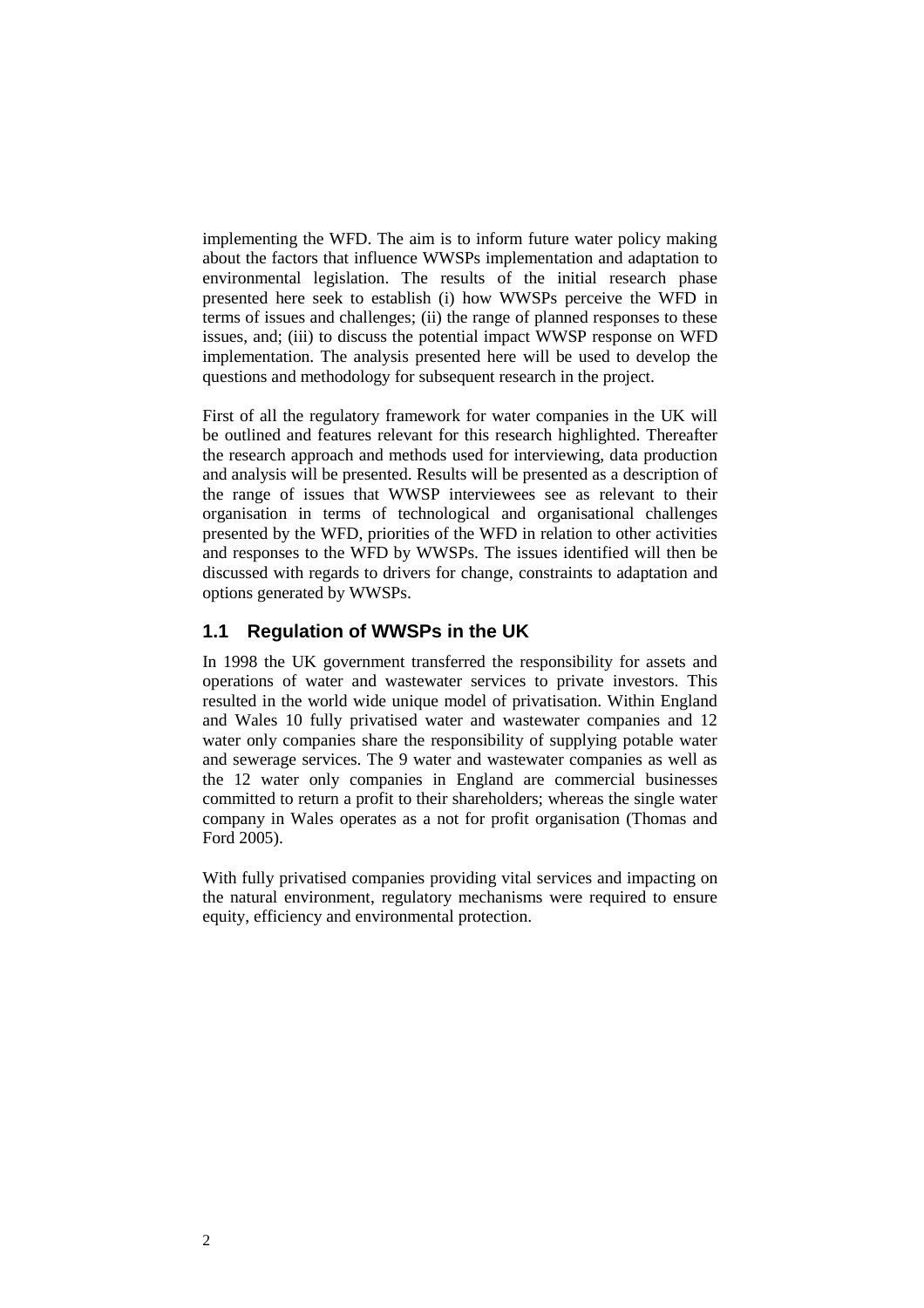

<span id="page-2-0"></span>**Fig. 1.1.** Regulatory framework of WSSPs in England and Wales

[Fig.](#page-2-0) 1.1 sketches the regulatory framework within England and Wales, a summary of this development can be found in Thomas and Ford (2005). The Environment Agency (EA), as the responsible authority for implementing the WFD, has the duty to (EA 2007a):

- carry out the analysis required for characterisation and monitoring,
- prepare draft environmental objectives,
- establish a programme of measures and river basin management plans,
- ensure public participation in preparation of the river basin management plan.

Specifically, the EA directly influences WWSPs through policing and managing of abstraction licenses, discharge consents as well as analysing drought and water resource management plans (Defra 2006a).

The Office for Water Services (Ofwat) is responsible for economic regulation of private water companies. It carries out Price Reviews in a 5 year cycle and sets price limits to the charges Water Companies can make to customers (Bailey 2002). Prices are determined using a Retail Price Index (RPI)  $+/- K$  formula, where the K factor is set based on water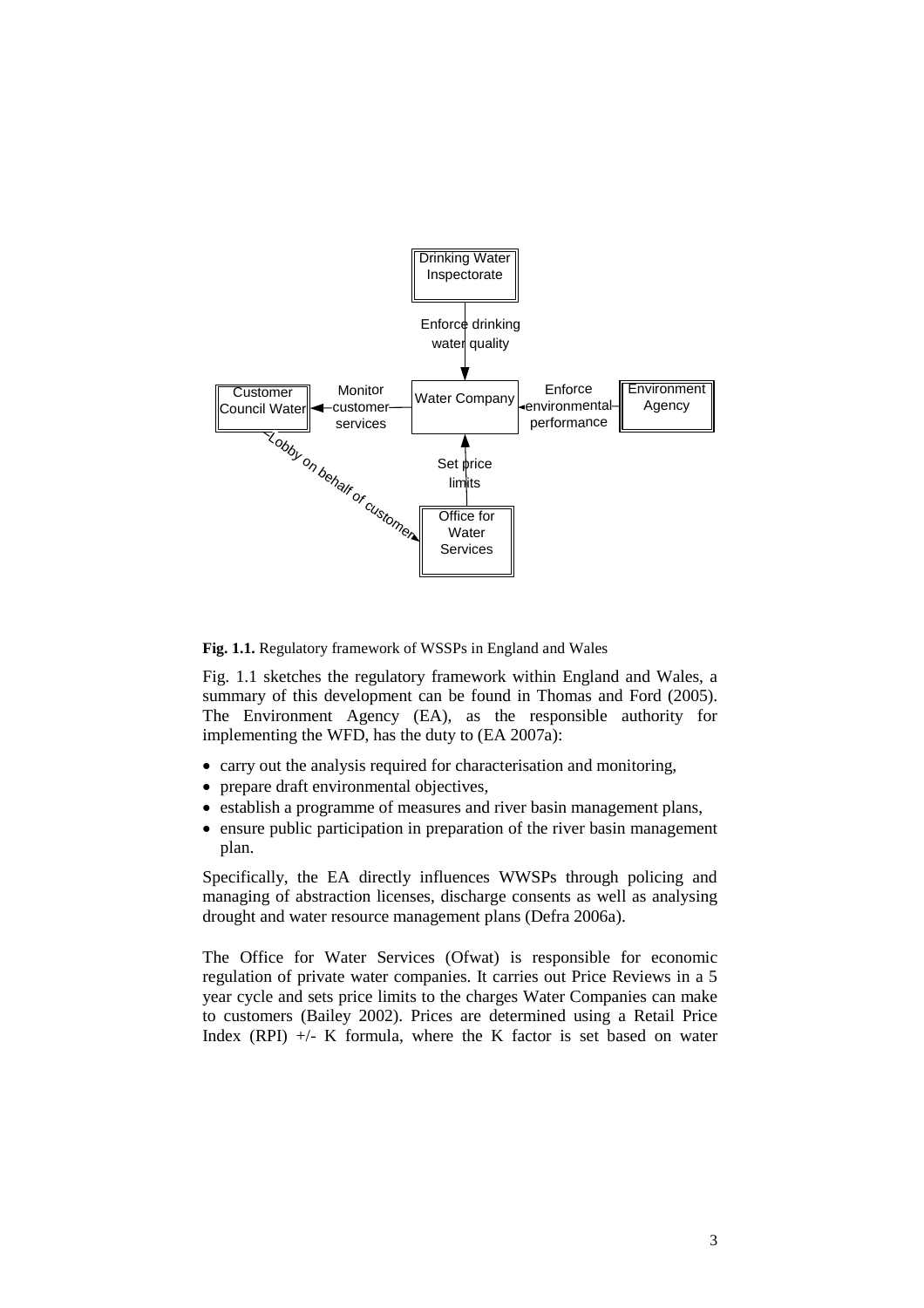company business plans providing a forecast of costs for a set of services (Bailey 2002). Within the Price Review Ofwat also determines the asset expenditure required for maintenance, service improvement and compliance to through Asset Management Plans (AMPs). Water company business plans, which provide an outline of a company's strategy and the costs of meeting regulatory requirements in the next five-year price review period (Bailey 2002), are drafted and redrafted before the final price determination by Ofwat. The next Price Review will be finalized in November 2009, whereas the process of water company business plan submission to Ofwat starts in March 2008 and finishes in August 2009 (Ofwat 2007).

Policing the quality of water delivered by water companies is the duty of the Drinking Water Inspectorate (DWI). It has the right to enforce the adherence to drinking water quality standards.

To ensure water customers interests are represented in the planning process of Ofwat the Consumer Council Water (CCwater) has been established as an independent watchdog.

Within this regulatory framework the ten WWSPs are responsible for compliance with the following statutory duties (WA 2003, Defra 2006b):

- to develop and maintain efficient and economical systems of water service provision
- to ensure a secure service of water in a sufficient quality as regulated in the Water Supply Regulation 2000.
- to adhere to the prescribed discharge of pollution into waters regulated by discharge consents
- to comply with abstraction licenses,
- to draw up 25 year water resource plans and drought management plan

## **2 Method**

### **2.1 Fieldwork Design**

This paper reports on seven semi structured interviews using open ended questions which were conducted to gather responses from 10 personnel from 6 WWSPs. Interviews have continued beyond those analysed here with the aim of collecting a data set to represent all UK WWSPs and their regulators (Ofwat, DWI, EA). The interviews involved three open questions derived after undertaking a review of the WFD, a review of the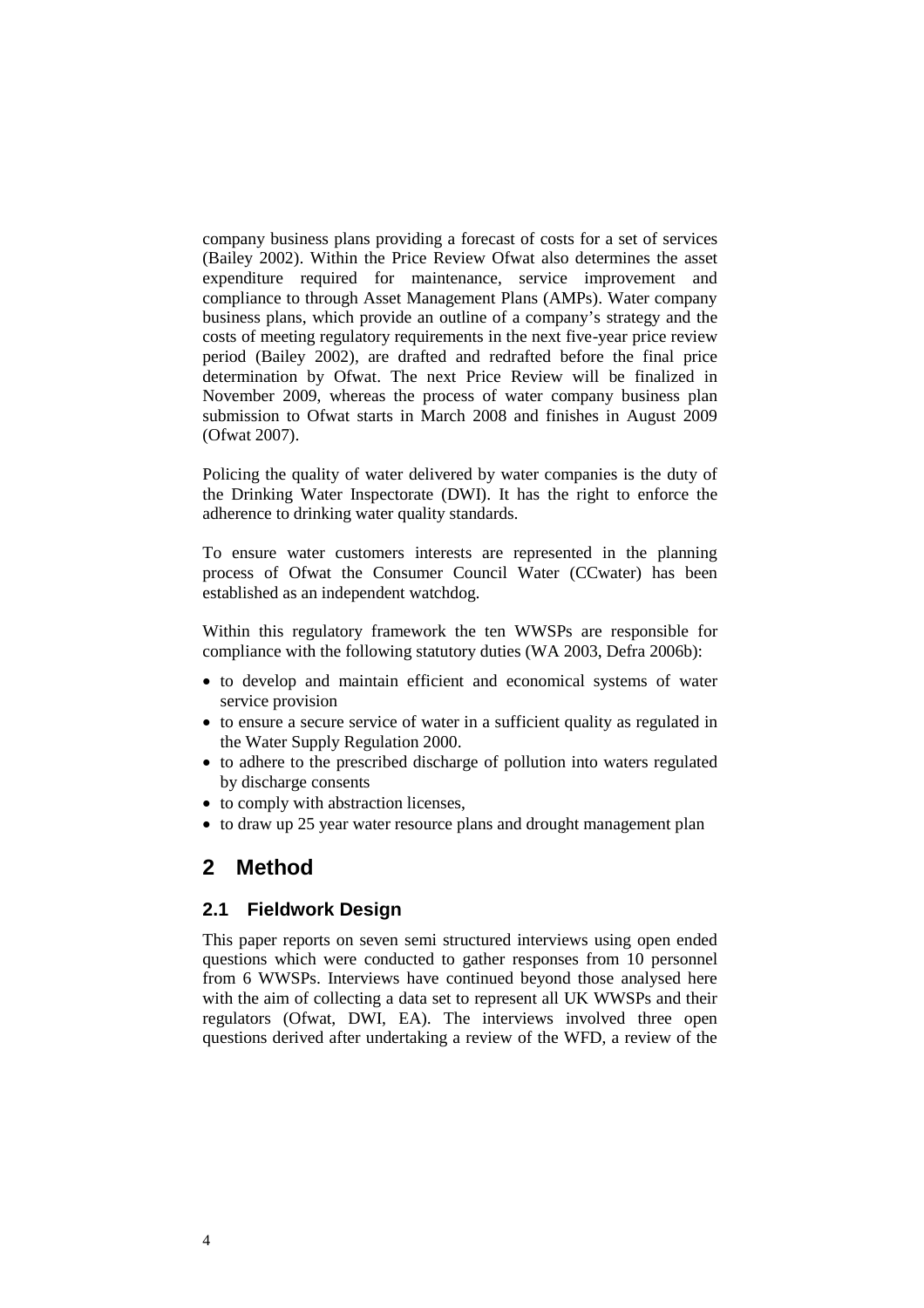literature on how technically based organisations respond to change stimuli and the literature on elicitation of perceptions and attitudes. Within the scope of the paper only the results of questions 1 and 2 will be presented. The three questions are:

- 1. What are the main challenges posed by the WFD?
- 2. What priority does the WFD have in relation to other activities?
- 3. How are responses to the WFD being organised?

Semi structured interviews with open ended question were chosen to collect data as the aim of the research was explorative and inductive, following a grounded theory approach (Strauss and Corbin 1998). Silverman (2001) argues that this interview method is appropriate to enable the interviewee to express his/her views freely and to permit new concepts to emerge, whilst maintaining some degree of comparability.

Each of the interviews lasted between 40 min to 1 hour. Interviewees were identified through River Basin Liaison Panel proceedings published on the internet (EA 2007b), consultation with industry bodies (Water UK, British Water), existing contacts and snowballing. The target population consisted of individuals that were engaged with implementing the WFD into the business of WWSPs. All interviewees were involved in strategic business planning with a varied set of responsibilities which included: producing business plans, estimating regulatory impact, dealing with discharge consents or abstraction license, liaising with regulators, the public or the industrial sector.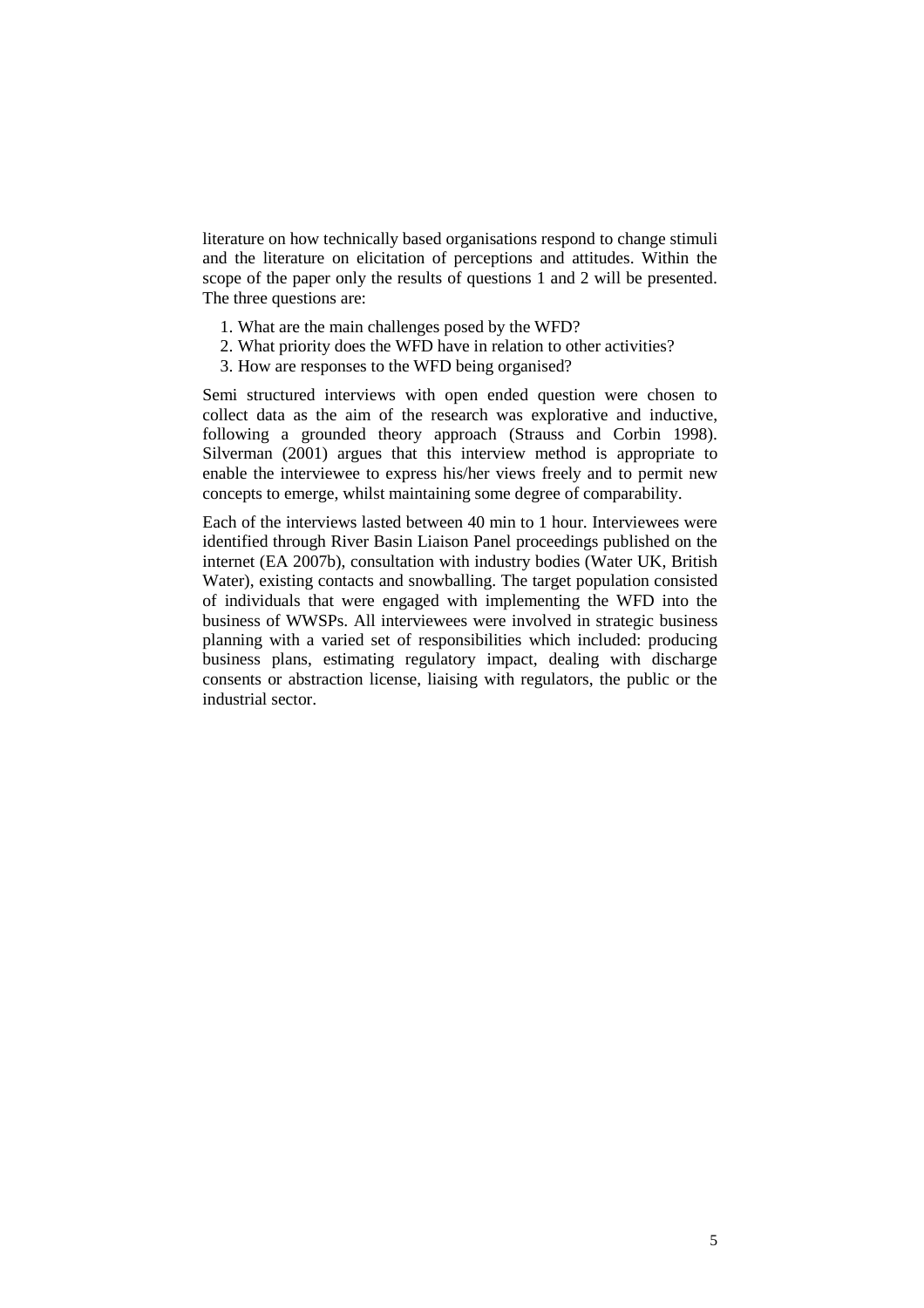



**Fig. 2.1:** Different aspects of the process of technology assessment by organisations (from Linstone et al 1981)

Linstone et al (1981) argued that it is important to take into account multiple aspects of change ('what is examined') and to view them from multiple perspectives ('how examination is performed') when analysing processes of organisational change involving technology - "Decision making inherently involves organizations and individuals. Their perspectives are very different from those of the rational analyst." In particular Linstone et al (1981) proposed that technical (T), organisational (O) and personal (P) aspects and perspectives should be studied and taken. Fig. 2.1 illustrates these aspects for the context of technology assessment.

For the research reported here we are interested in uncovering the technical and organisational (T and O) aspects of WWSP response to the WFD. Eventually, the aim for the next research stages is to analyse these aspects from both T and O perspectives to better understand the factors which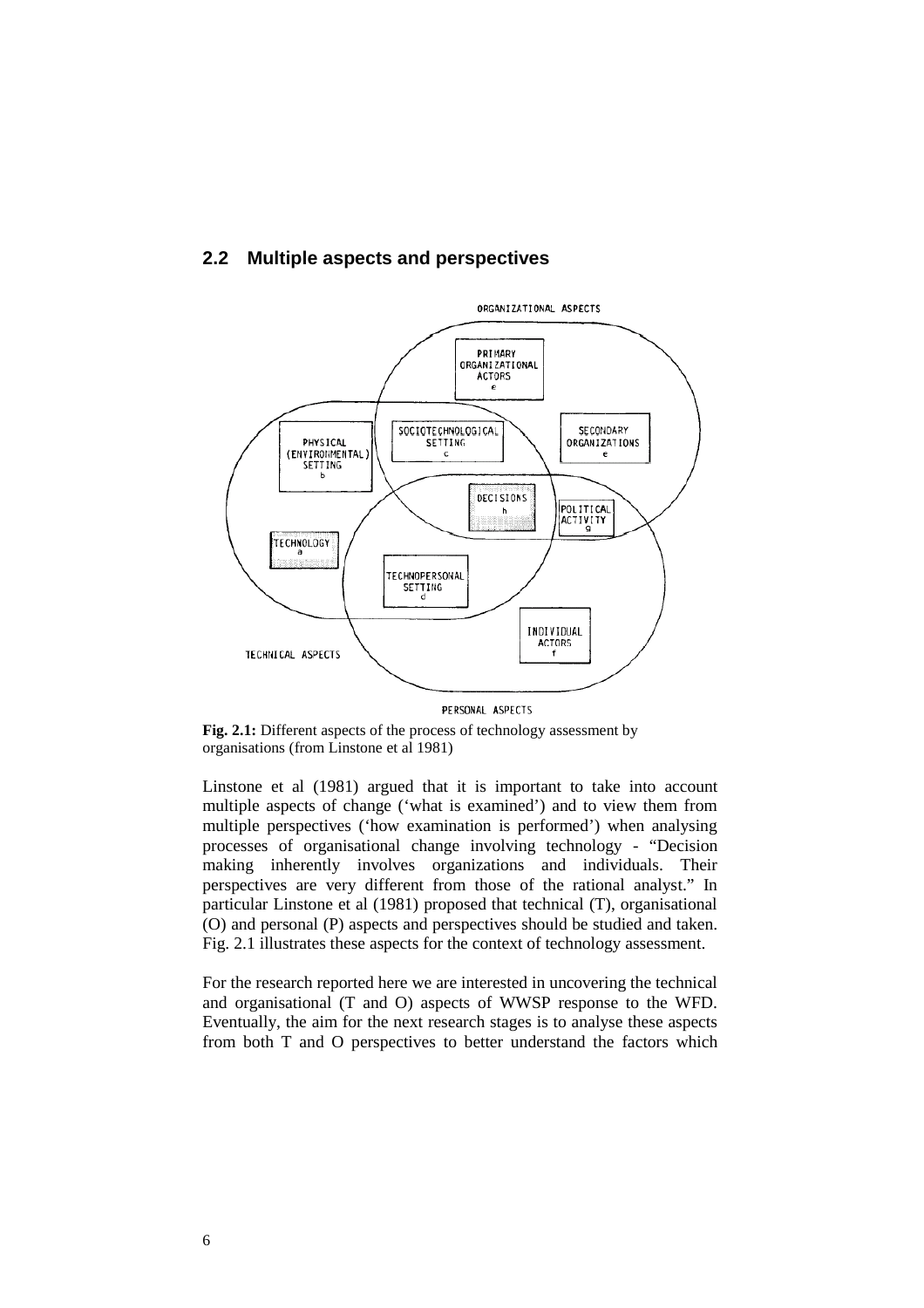mediate and influence UK WWSP response to changes in environmental legislation (here the WFD).

## **2.3 Analysis**

The analysis of the interview data was conducted using an inductive, datadriven approach (Braun and Clarke 2006, Strauss and Corbin 1998, Creswell and Clark 2007). However it is important to note that the analysis did aim to identify T and O aspects of WWSP response to the WFD and in this limited sense used a pre-existing coding frame. It further, seeks to identify diversity of responses and variety of response statements. The diversity of responses will inform the research about the number of different types of issues relevant for implementation of the WFD from the perspective of WWSPs. The variety on the other hand shows the number of factors responsible for the difference within each type of response. For instance, assume a population of animals of just one species, but with a large number of animals of different phenotype (colour, size etc). Under our framework this implies a low diversity of animals with a large variety. The diversity was assessed through counting first order issues, while the variety was assessed counting related low order issues.

The analysis was sequential using a combination of thematic analysis (Braun and Clarke 2006) and open and axial coding as developed in grounded theory (Strauss and Corbin 1998).

[Table](#page-7-0) 2.1 outlines the sequence of conducting thematic analysis following Braun and Clarke (2006). Thematic analysis and grounded theory are very much akin in the way they produce a set of codes, but differ as thematic analysis is not bound to theory development. For a thorough discussion of thematic analysis compared to other methods refer to Braun and Clarke (2006).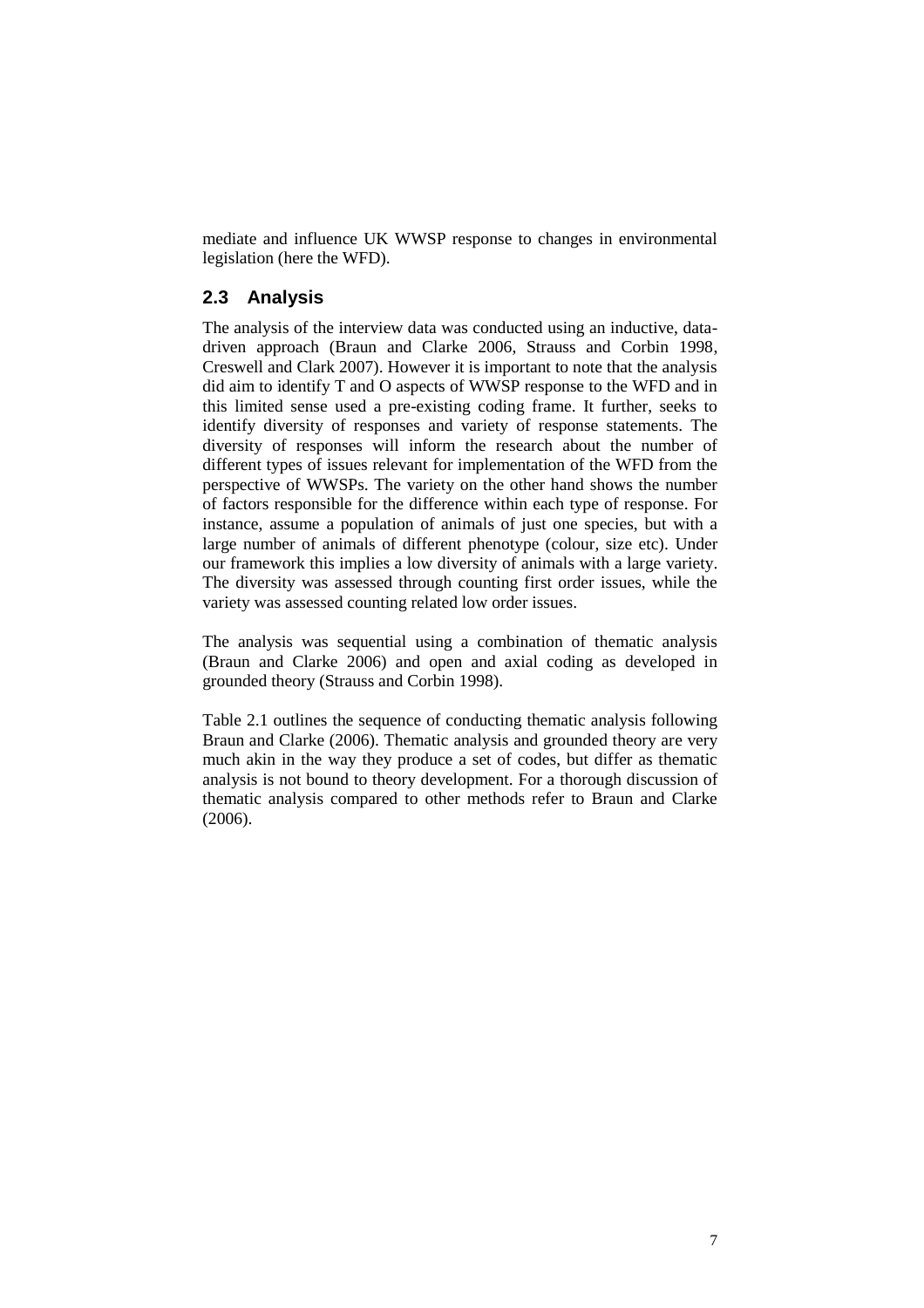<span id="page-7-0"></span>**Table 2.1.** Phases of thematic analysis modified following Braun and Clarke (2006)

| Phase                    | Description of process                                     |
|--------------------------|------------------------------------------------------------|
| Familiarizing with the   | Transcription, reading and re-reading the data, noting     |
| data                     | down initial ideas.                                        |
| Generating initial codes | Coding features relevant to the research question of the   |
|                          | data in a systematic fashion across the entire data set,   |
|                          | collating data relevant to each code.                      |
| Searching for themes     | Collating codes into potential themes, gathering all data  |
|                          | relevant to each potential theme.                          |
| Reviewing themes         | Checking if the themes work in relation to the coded       |
|                          | extracts (Level 1) and the entire data set (Level 2),      |
|                          | generating a thematic 'map' of the analysis.               |
| Defining and naming      | Ongoing analysis to refine the specifics of each theme,    |
| themes                   | and the overall story the                                  |
|                          | analysis tells, generating clear definitions and names for |
|                          | each theme                                                 |
| Producing the report     | The final opportunity for analysis. Selection of vivid,    |
|                          | compelling extract                                         |
|                          | examples, final analysis of selected extracts, relating    |
|                          | back of the analysis to the                                |
|                          | research question and literature, producing a scholarly    |
|                          | report of the analysis.                                    |

As categories of response emerged from the methodology describe above, validation was undertaken through method triangulation. For this purpose conceptual maps of individual responses to the interview questions were developed. [Fig.](#page-8-0) 2.2 shows a issue map of a single interview for illustration. Each respondent map shows how the interviewee responded to an interview question in terms of sets of linked responses (issues or challenges posed by the WFD here). The approach was taken from Buzan (2005) and adapted following Bryson et al. (2004). In the process of developing the maps it was aimed to code responses in vivo (label name taken from the words of the respondent - Strauss and Corbin 1998), where this was not possible labels were applied in a semantic rather than in an interpretive fashion. The links between responses, as stated by the interviewee, were maintained and displayed by drawing a line between them. When no relationship to a previous response was expressed a direct link to the central theme (e.g. WFD challenges in the case of Fig. 2.2) was drawn and the above process repeated. The advantage of the mapping approach is that it shows visually how responses are related, providing insight into the problem perception of each individual.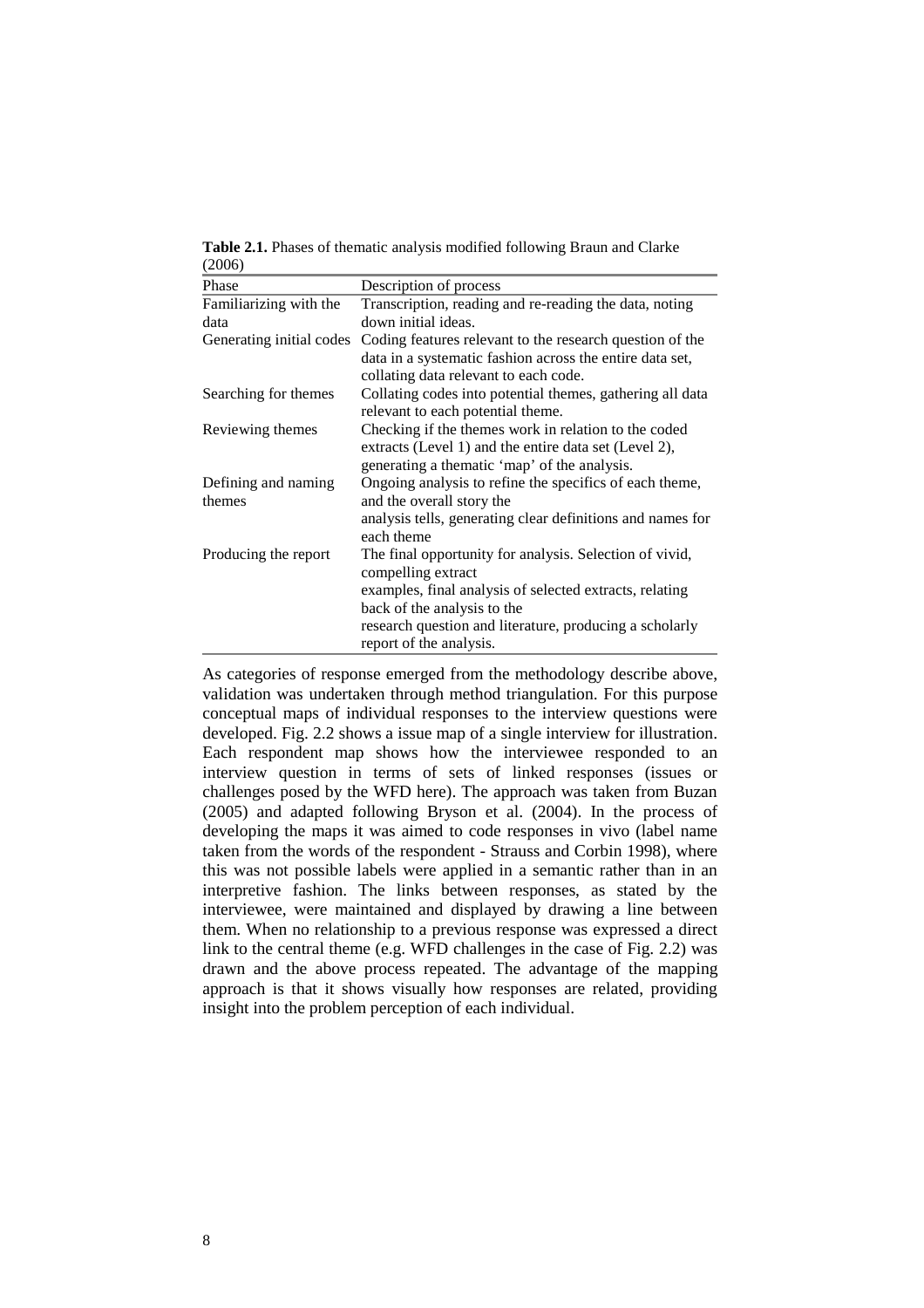

<span id="page-8-0"></span>**Fig. 2.2.** Issue map of an individual interview showing WFD related challenges in clusters

Furthermore, this approach facilitates visual identification of response categories and their classification. Individual respondent maps were aggregated by adding responses and relationships between responses, avoiding duplication of meaning. Recurrence or frequency counts for different responses were calculated and annotated onto the aggregated maps for each interview question.

Common clusters of responses were identified from the aggregate maps and given labels as shown in Fig. 3.1. In this way a general classification of responses for each interview question was developed. For the first question concerning the main challenges posed to WWSPs by the WFD, responses (issues presented by the WFD) were clustered into wastewater, water resource, regulation and financing as shown in Fig. 3.1.

## **3 Results**

## **3.1 WFD challenges**

The two approaches to determine a structure of challenges resulted independently in a similar taxonomy of issues (responses). Fig. 3.1. shows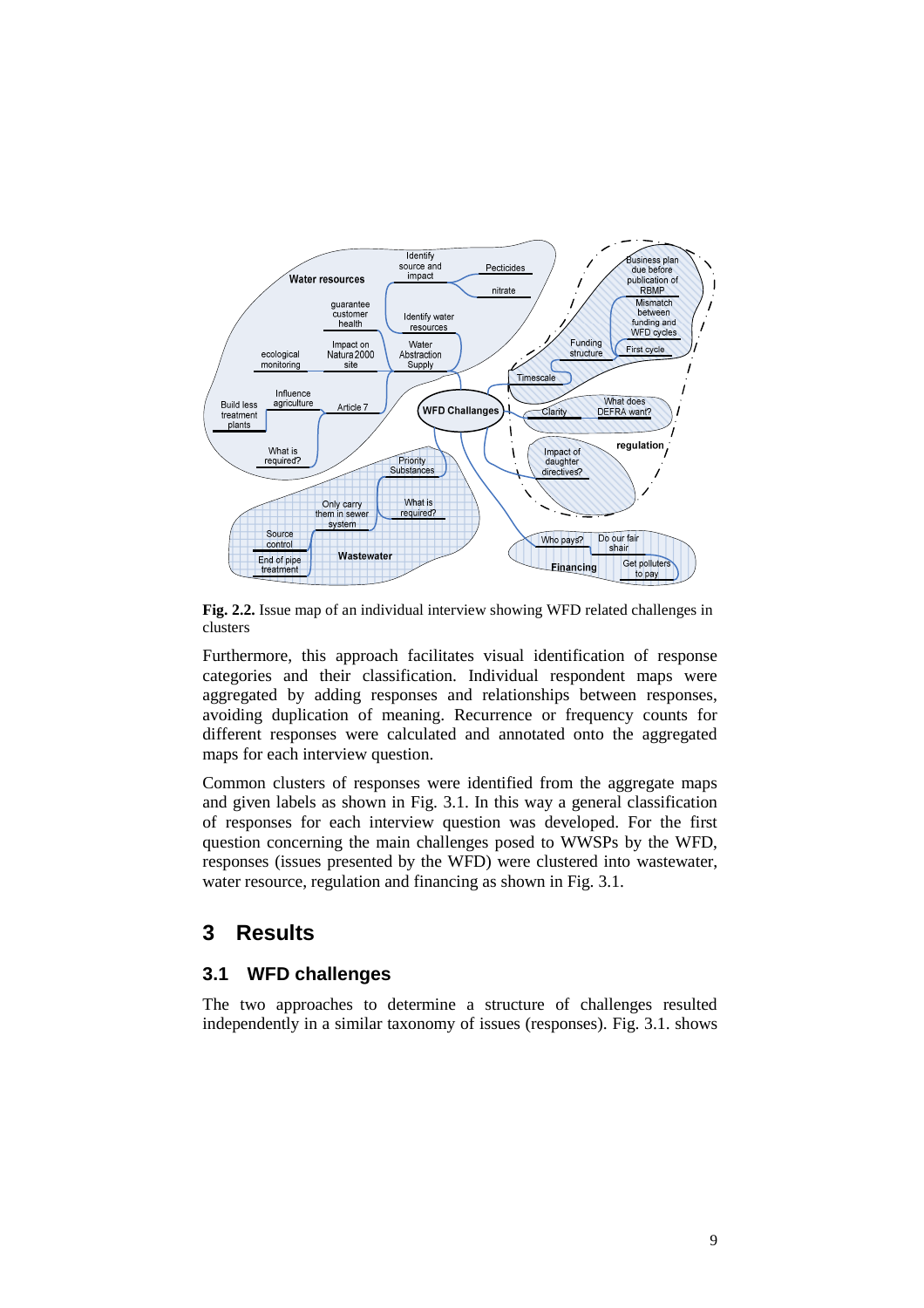the merged or aggregated map for all the interviewees for question 1. Four main clusters of response could be identified:

- wastewater with issues from 7 interviewees.
- water resources with issues from 6 interviewees.
- regulation with issues from 7 interviewees and;
- financing with issues from 7 interviewees.

One additional cluster is present, but with issues raised by only two interviewees. In the following sections we will present the results for the identified categories that make up the clusters.



**Fig. 3.1.** Merged map showing main categories of perceived WFD challenges and where T, O and P aspects are located

All response clusters include both T and O aspects but vary in the predominance of one aspect over another. For example, the wastewater cluster is dominated by T aspects, with exemption of issues about justification and influencing policy.

Likewise, the water resources cluster shows a predominance of T aspects. However, more O aspects occur in terms of issues involving stakeholders and regulators([Fig.](#page-10-0) 3.2).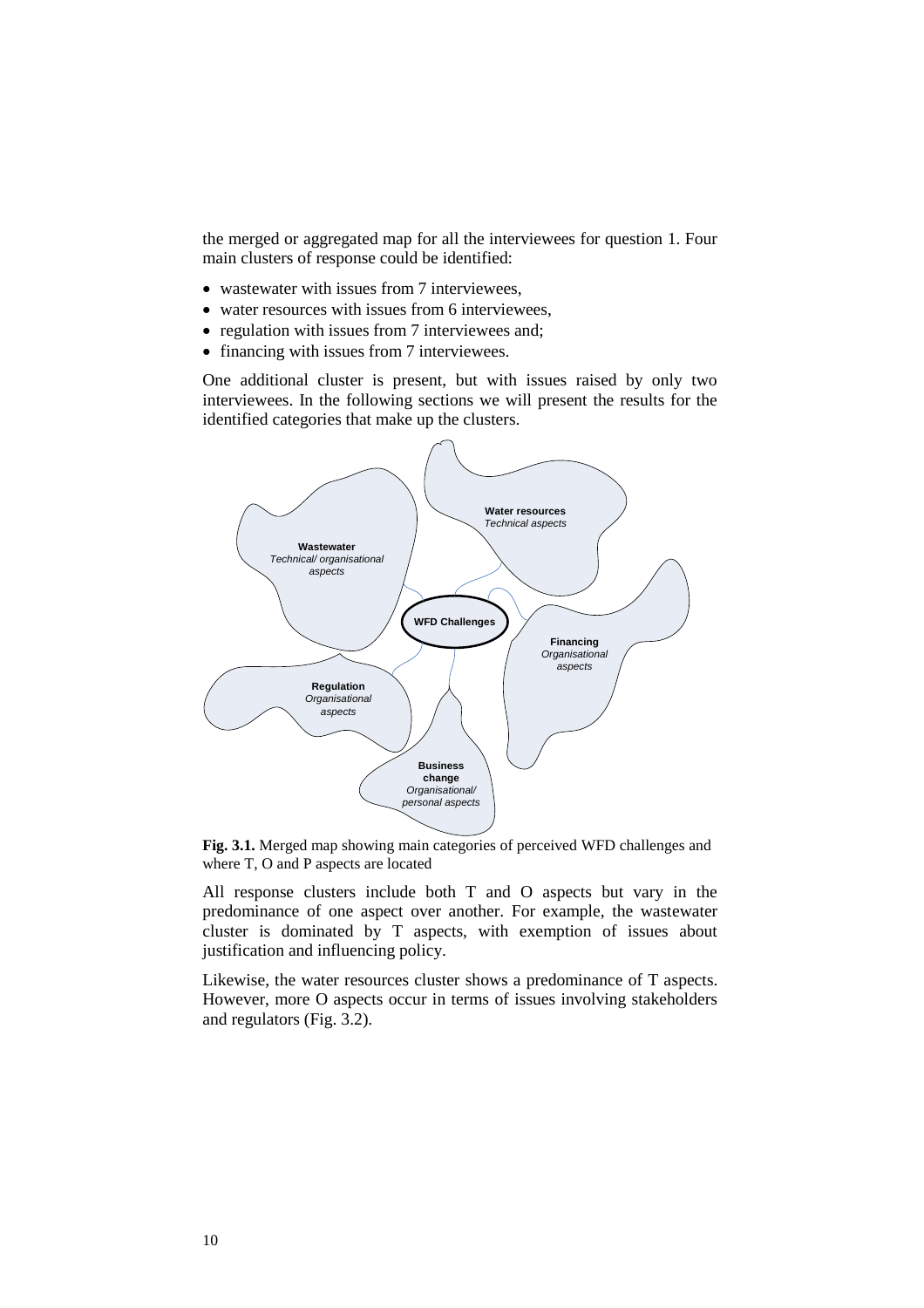The regulation and financing clusters [\(Fig.](#page-13-0) 3.3) are very much dominated by O aspects (e.g. funding structure, disproportionality of costs), but also contain some T aspects (understanding of impact and requirement, science).

Finally, the business change cluster includes O and P aspects([Fig.](#page-15-0) 3.4).



#### *3.1.1 Wastewater*

<span id="page-10-0"></span>**Fig. 3.2.** Merged maps for Wastewater and Water Resources issues, the map displays the main categories and associated clusters and issues

All interviewees expressed that the requirement of the WFD to "progressively reduce" Priority Substance (PS) or "phase out discharges, emissions and losses" (EC 2000) of Priority Hazardous Substance (for this paper grouped under PS) is a challengingtask [\(Fig.](#page-10-0) 3.2). Four of the seven respondents emphasised the technological challenge for complying with the new requirement ("there is no proven method for doing that"). The capital cost and the operational cost associated with these new technologies were an important attribute of this challenge. Operational costs are mainly driven by "hugely energy intense" and  $CO<sub>2</sub>$  emitting technologies. In this regard three interviewees expressed concerns whether this strategy can be "justified". "Does it make sense? So by making a small improvement in water quality we could actually be making a big detrimental impact on the air for example."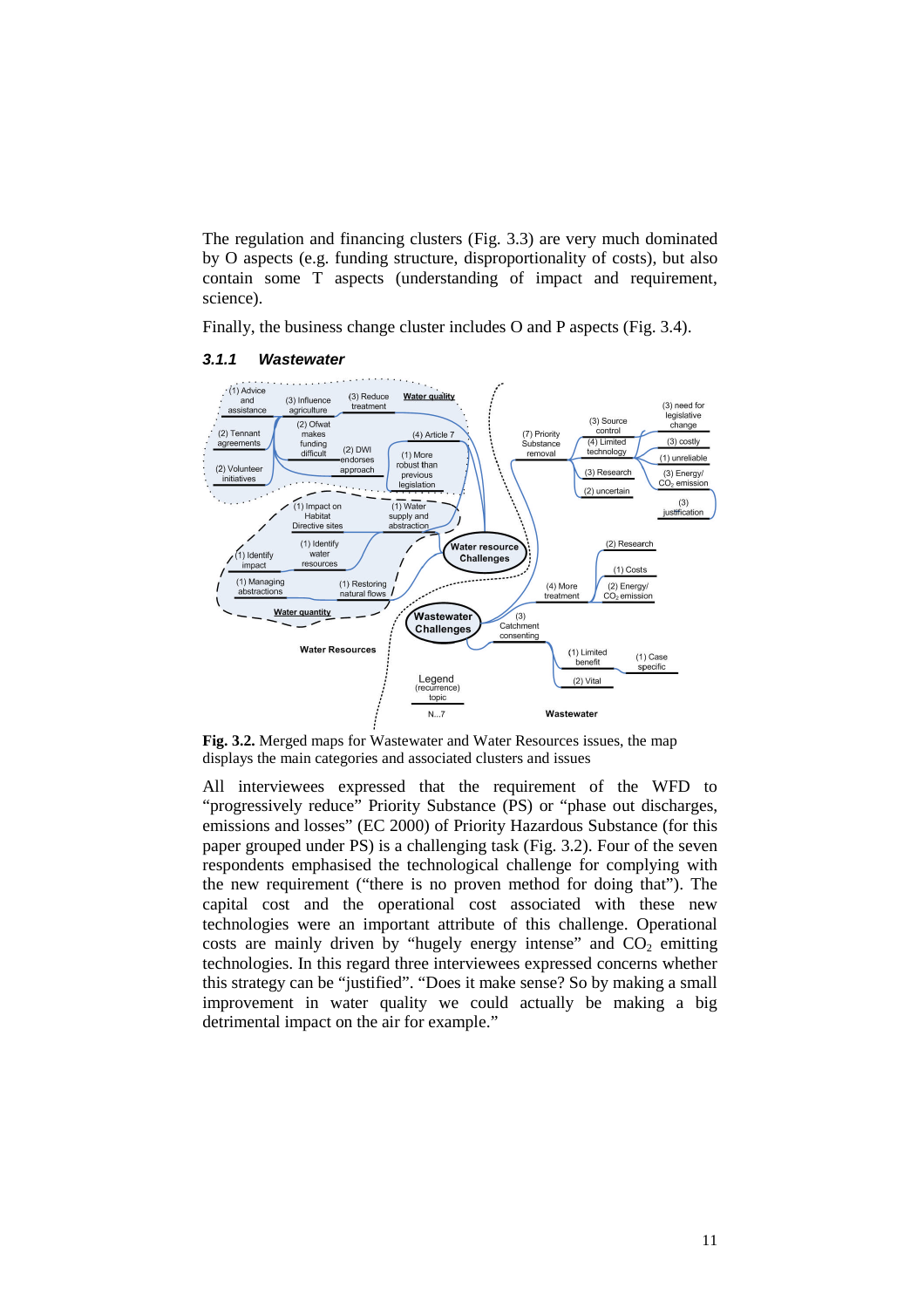Another viewpoint was expressed during three interviews it was suggested that contamination with PS could be controlled at source, since, as one interviewee expressed it, "we merely carry them in our sewer network". However, all those individuals saw change in legislation (e.g. trade effluent regulation) or clear policy statements as necessary to make source control happen. "Research" as a challenge was mentioned in three interviews with regards to tackling uncertainty in policy and science.

Following on from PS, anticipation of more demanding performance targets for Phosphorous and Nitrate removal, but also parameters such as  $BOD<sub>5</sub>$  and Ammonia were mentioned most frequently (four times) as a challenge of the WFD. The concern and challenges under this category are thematically similar to those expressed for PS, namely  $CO<sub>2</sub>$  emissions, costs and research into new scientific approaches and technologies.

Lastly, in three interviews individuals reflected on the concept of catchment consenting (setting discharge levels on a catchment basis rather than on a point basis) which is investigated through a joint water industry research (WRc 2007). Of these interviews two defined catchment consenting as a vital approach to work towards the objectives of the WFD, whereas one interviewee indicated that the benefits might be limited ("saves a bit of capex"), as it is uncertain how it works and context specific.

In summary the challenges perceived by WWSPs under this category show a low diversity as issues are dominantly technical (e.g. PS, more treatment, catchment consenting). However, the variety of issues (including options, constraints and goals) is considerably. In particular for PS a large subset of issues (characteristics of the issue PS) could be identified [\(Fig.](#page-10-0) 3.2).

#### <span id="page-11-0"></span>*3.1.2 Water resource*

[Fig.](#page-10-0) 3.2 shows the merged map for water resources. During most interviews qualitative aspects of water resources are considered (five). Within this reference to Article 7 is most frequent (four). The article seeks to protect waters used for abstraction of drinking water by identifying and protecting them through the establishment of safeguard zones (EC 2000). Influencing agriculture is considered the preferred option to achieve reduced treatment of raw water in the future (three times). Tools such as tenancy agreements, where they own land, or voluntary initiatives where they do not are used to deliver the objective. Further, one interviewee indicated they provided assistance and advice to farmers. Twice it was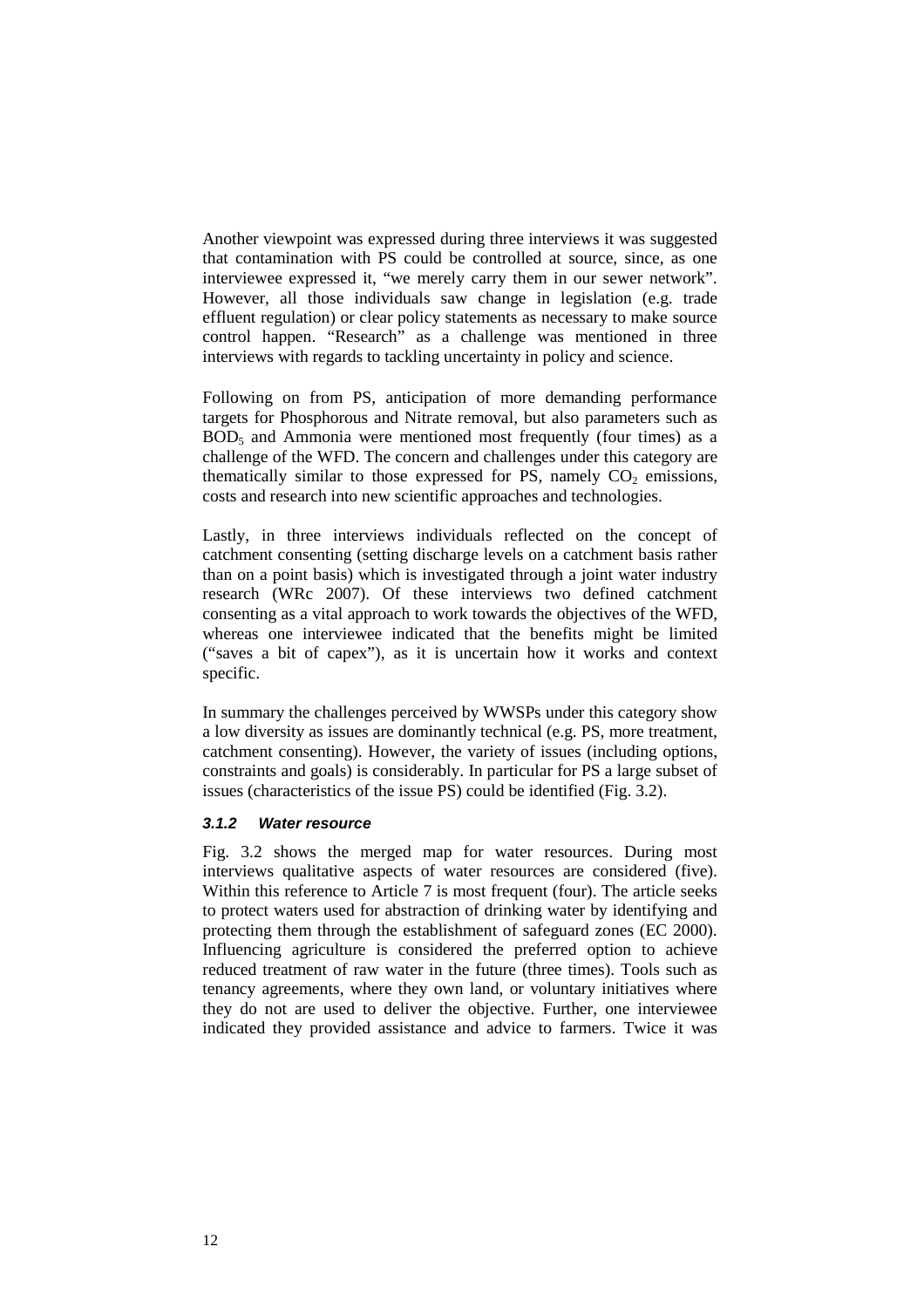suggested that Ofwat constrained this activity by not funding agricultural activities as it contradicts the polluter pays principle through funding the polluter ("Ofwat were not keen on this approach, it was obviously funding the polluter and using customer money to support agriculture"). However, the Drinking Water Inspectorate is supportive: "They [DWI] were really keen that we actually tried this out." Eventually the one company managed to obtain funding for these activities on a trial basis.

Reducing impact on the environment through activities such as managing abstractions and identification of impacts is a concern with regards to water quantity mentioned by two individuals. The relationship between establishing a balance between flow and abstraction and water quality was expressed in one interview with two water company representatives: "If you have things right in terms of flow and looking after you reservoirs than it helps to achieve consents".

To sum up, there is some diversity in the perception towards water resources. All but two, respondents refer to water resource as a challenge. Of those, most consider water resources under the aspect of water quality, with only two respondents referring to quantitative aspects (restoring natural flows, supply and abstraction). Quality aspects of water resources were dominated by issues regarding Article 7 and reduction of raw water treatment. Respondents differed in the way they contextualised these issues (as indicated by several links – lines [Fig.](#page-10-0) 3.2 e.g. "I think article 7 is a big opportunity for us. In terms of reducing our water treatment costs in the future" vs. "Article 7 and what does it mean for the upstream catchment"). It is further important to note that issues concerning Article 7 vary, indicating a number of different options and constraints; whereas issues related to quantitative aspects show low recurrence and diversity [\(Fig.](#page-10-0) 3.2).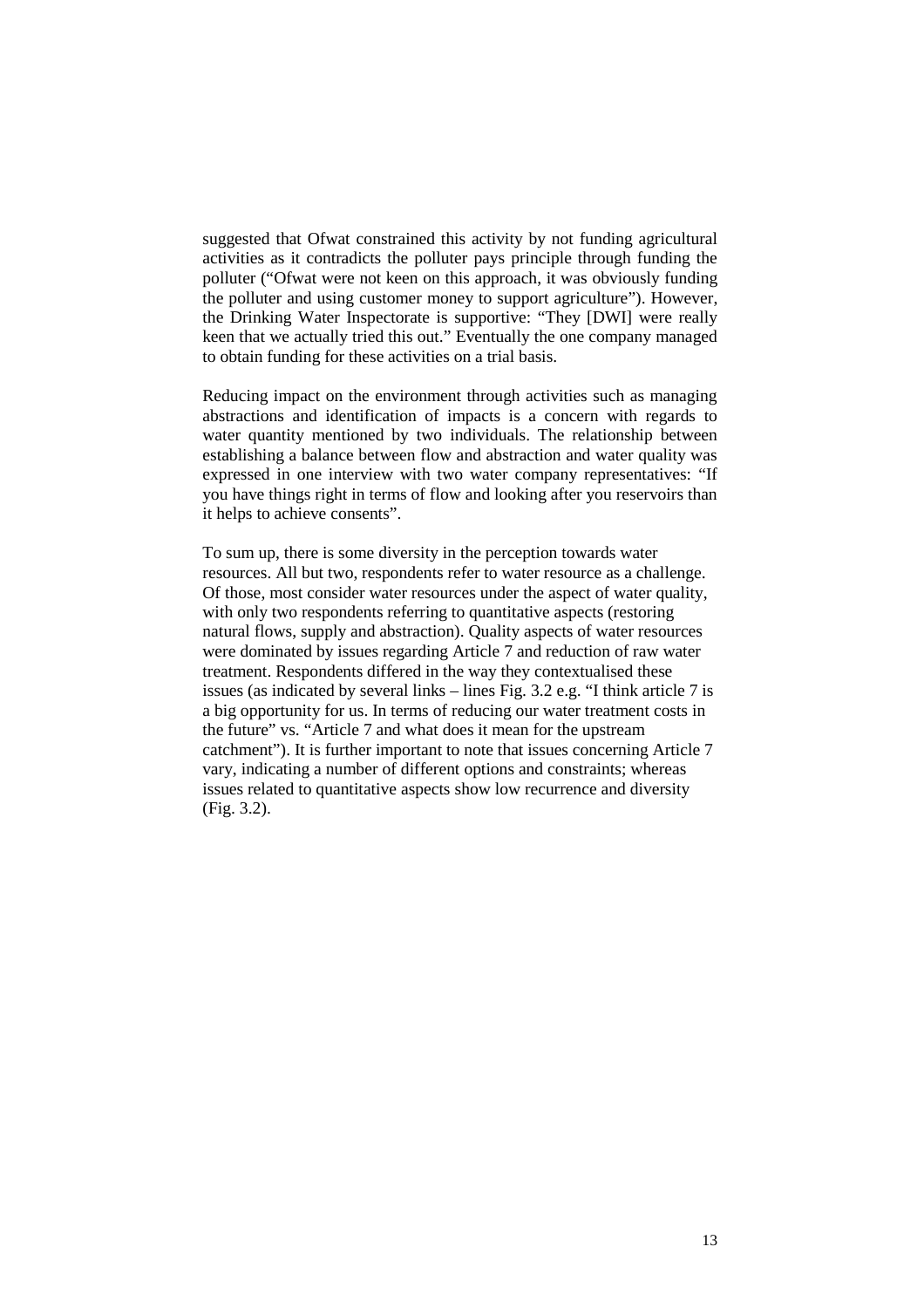

#### <span id="page-13-1"></span>*3.1.3 Regulation*

<span id="page-13-0"></span>

Throughout the fieldwork regulatory challenges have been mentioned frequently and often first. Two main clusters within the regulatory challenges have been identified here, namely uncertainty and economic regulation (with reference to issues of funding structure generally and the mismatching funding cycles within it). [Fig.](#page-13-0) 3.3 provides more background to what these challenges mean. Uncertainty arises due to "gaps in the science", "lack of hard data" and most often referred to a lack of clarity in the directive in terms of what is required and how implementing measures might impact on water companies.

A contributing factor to uncertainty is the mismatch between the 5 year funding cycle of private water companies (sec. [1.1\)](#page-1-0) and the 6 year management cycle of the WFD. All interviews in which this problem was mentioned (six) also made specific reference to particular difficulties related to the first cycle. One interviewee gave a good description of this situation: "In particularly the first round [of the WFD], doesn't fit very well with our funding structure…we could be going into AMP 5, without a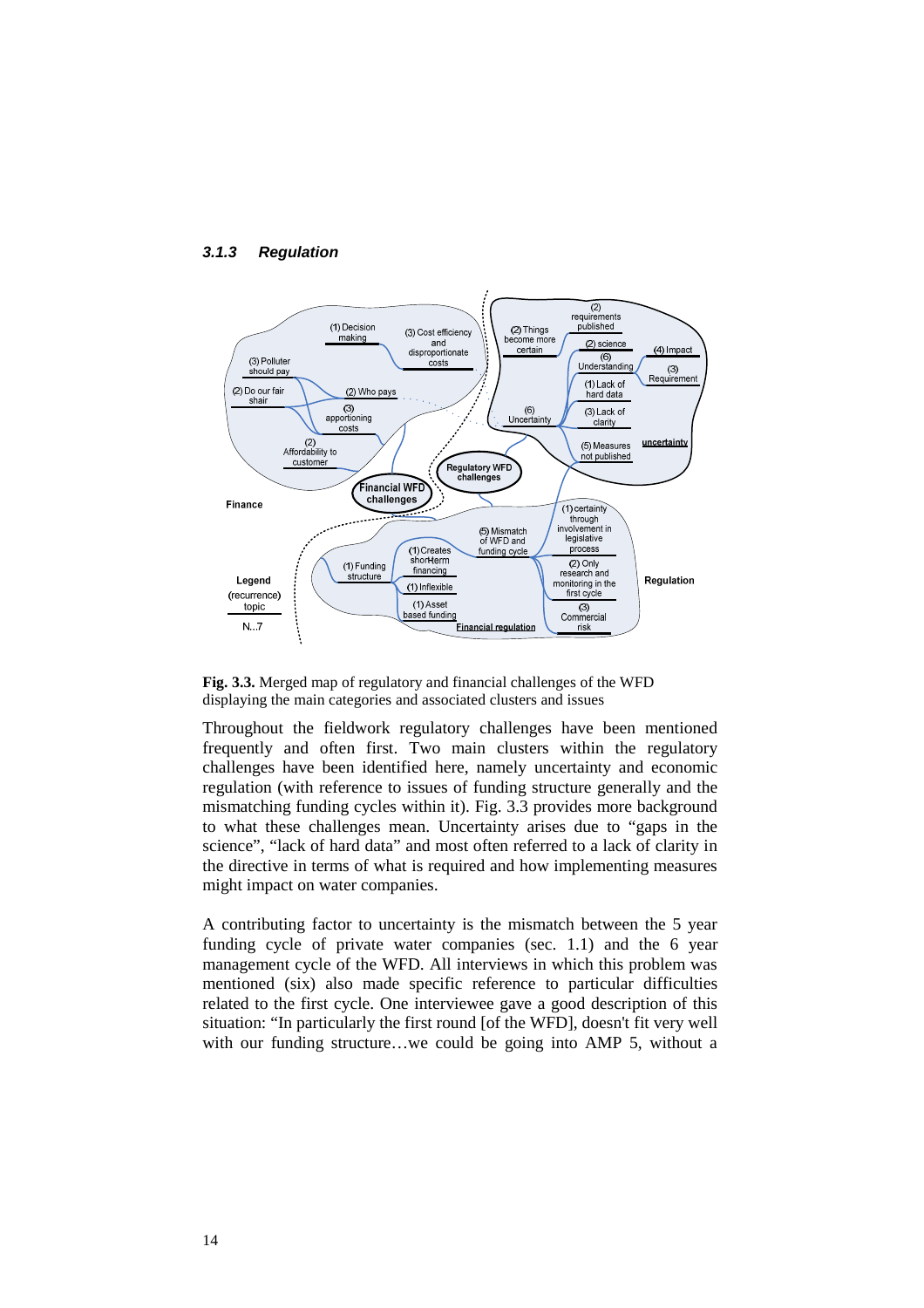clear view of what we're required to do for the Water Framework Directive." This is because "the Programme of measures doesn't come out until after" water companies have finalise their asset management plans. In three interviews reference was made to the fact that this bears a commercial risk, as investment might be underestimated. However, one interviewee perceived the mismatching cycles as a constraint, but also argued that: "Our engagement with the process [of establishing WFD measures that is carried out by the EA] means that we can get a reasonable insight into the kind of issues that are likely to be addressed."

As a consequence of uncertainty, two interviewees suggested that the first cycle of the WFD will be dominated by research. "All that we can do in the first cycle, we believe, is do more research."

The category uncertainty shows a low diversity([Fig.](#page-13-0) 3.3) as only two main issues could be detected. The variety within the issue of uncertainty is however wide; insufficient scientific knowledge, missing data and concrete information as well as misaligned funding mechanisms, linking uncertainty to the economic regulation, are attributes of uncertainty. WWSPs respond to uncertainty through the desire to understand what is required of them and how it impacts on them. With regards to economic regulation a high degree of diversity can be detected in the responses, many different issues crop up with low recurrence (inflexibility, short-term funding, more certainty trough involvement). However, on one issue respondents have a united view, namely the misalignment of WFD and funding cycle (see above for description).

#### *3.1.4 Financing*

[Fig.](#page-13-0) 3.3 shows the financial challenges for the implementation of the WFD as perceived by WWSPs. Issues about "apportioning costs" and "polluter pays principle" are closely related (common issues [Fig.](#page-13-0) 3.3) and together most frequently mentioned (five). Affordability to customers is an issue that came up in two interviews as an isolated statement.

Cost efficiency, with its implication of disproportionate costs, has been mentioned as important to influence the implementation of the WFD. On one occasion it was referred to as important for the decision making process. However, respondents also indicated uncertainty, for instance they are keen to see how it is going to be applied.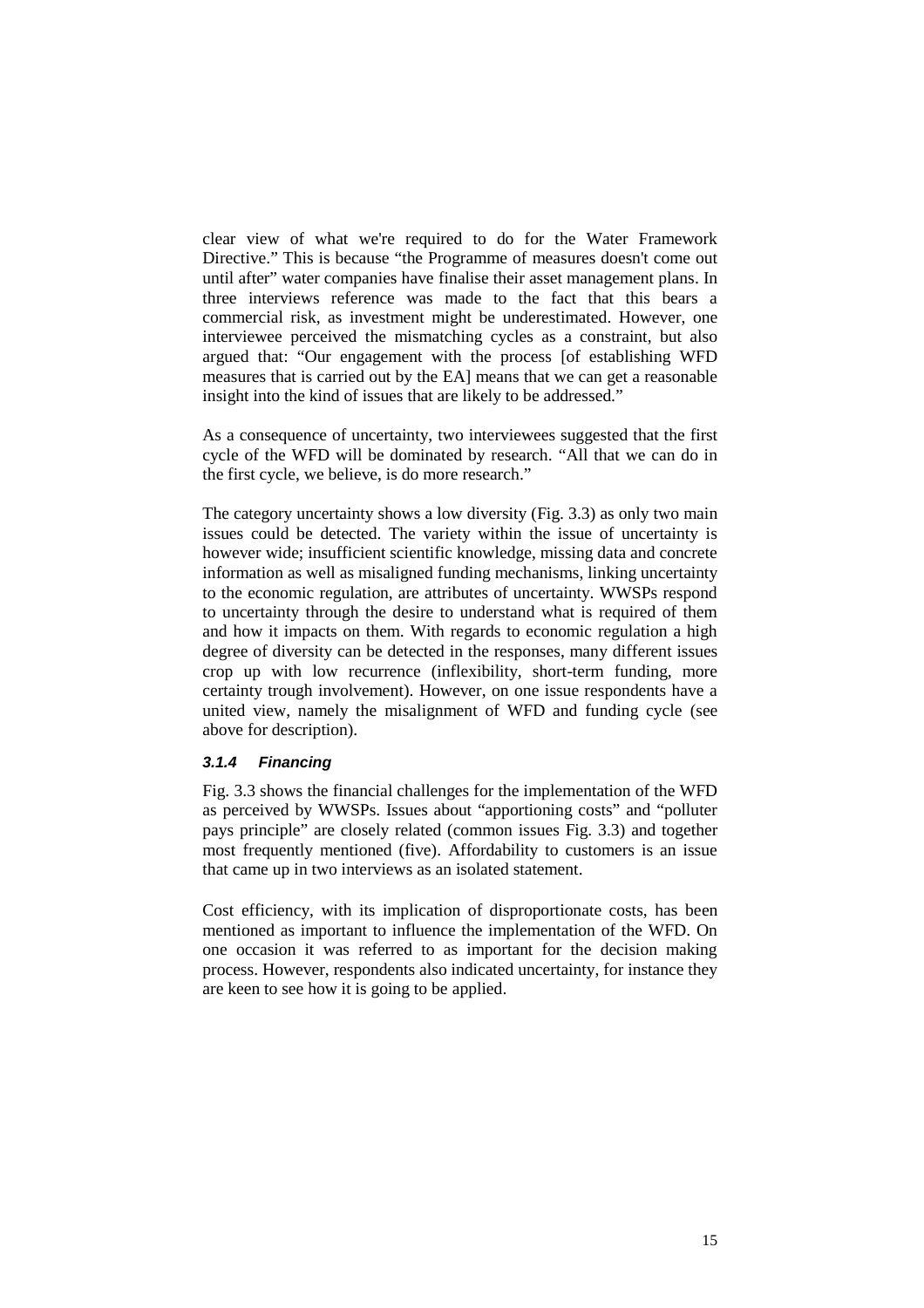In summary, all interviewees expressed views with regards to financial challenges of the WFD implementation. Some diversity of issues within this category exists as three (when grouping who pays and cost apportioning together) unrelated issues could be identified. The variety of issues is however low as [Fig.](#page-13-0) 3.3 shows few lower order issues.

### <span id="page-15-1"></span>*3.1.5 Business change*



<span id="page-15-0"></span>**Fig. 3.4.** Merged map of challenges to change in the WFD context

The ability to adapt or the ability of others to change was mentioned in two interviews with three water company representatives. One interviewee emphasised that the WFD is a catchment based directive, but the WWSPs operations are traditionally not catchment focused. The interviewee proceeded by underpinning the potential benefits likely to arise from adapting a catchment management approach and, as already mentioned in sec. [3.1.3](#page-13-1) asset based funding is considered as a constraint.

The second challenge in this context is the ability of to adapt to new approach changing the way things are done. The interviewees that mentioned this expressed their view in the following way: "There is a big inertia in getting the public and large industrial sectors to change. And we are running out of time at the moment."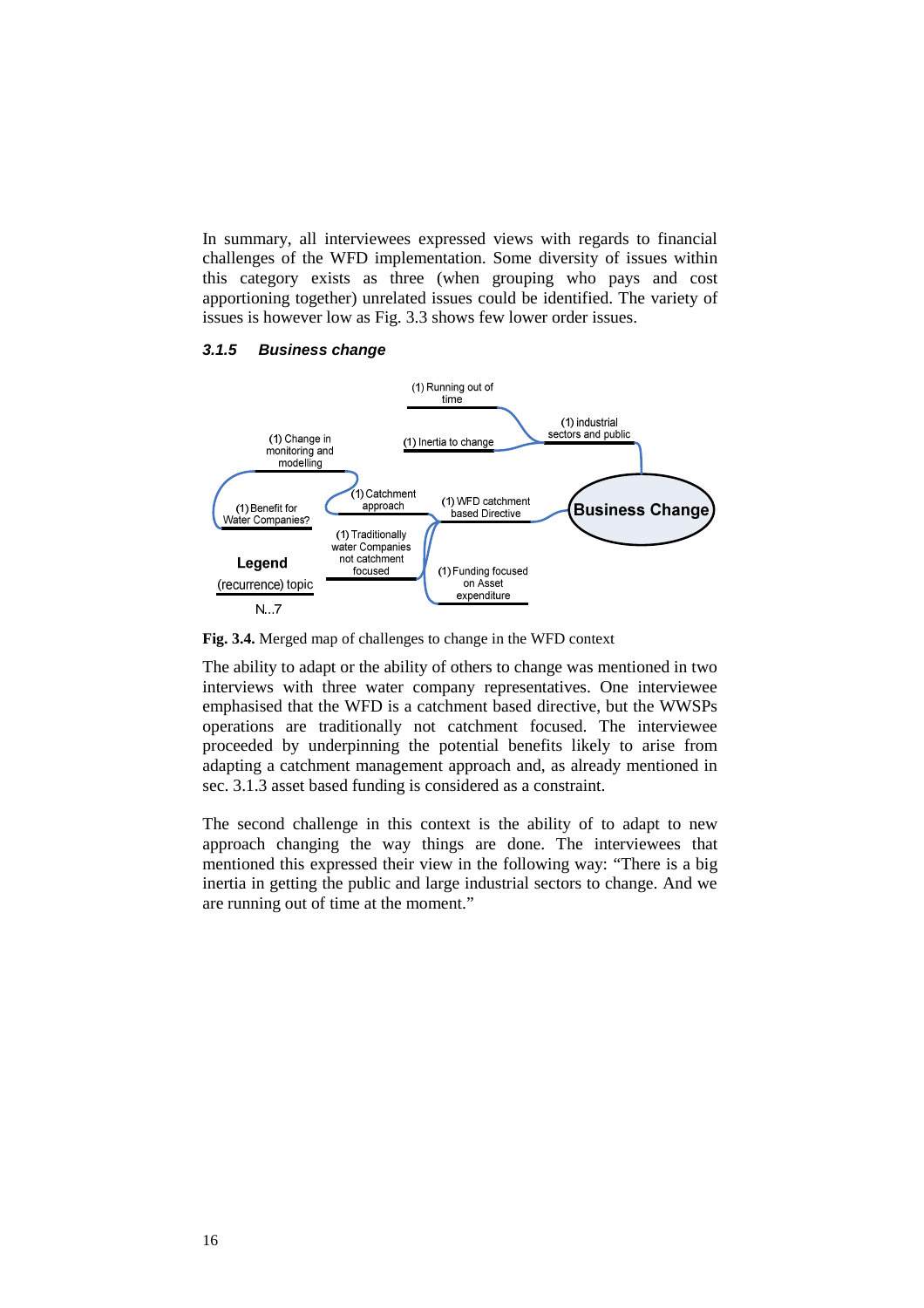

## <span id="page-16-1"></span>**3.2 WFD priority in relation to other activities**

<span id="page-16-0"></span>**Fig. 3.5** Merged map of competing priorities to implementation of the WFD as perceived by WWSPs

During four of the six interviews a diverse range of business activities that compete for resources with the WFD was mentioned. These activities can be grouped into day to day operation, maintenance, customer service and planning for climate change([Fig.](#page-16-0) 3.5).

A diverse set of other European directives was mentioned in six interviews as being an important business driver and competing for resources with the WFD ("Some of the older directives like the Urban Wastewater Treatment Directive (UWWTD), you know a lot of the investment beyond 2010 will be driven under those directives rather than immediately by the WFD."). Individuals also pointed out that, aspects of the different regulations result in mutual excluding or overlapping regulation. For instance the Habitats Directive: "…this should deliver at least good or even excellent under the WFD. But the difference is under the Habitats Directive there is no consideration of cost and cost effectiveness. There is the opportunity to do some very expansive solutions prior to the WFD." However, two interviewees point out: "It might be another business driver, but actually when you look at it, it does contribute to achieve the directive."

There is agreement amongst interviewees that the WFD is on the agenda for the strategic planning of the business; whereas it is of little concern for the daily operations (stated by three interviewees). "So it takes a priority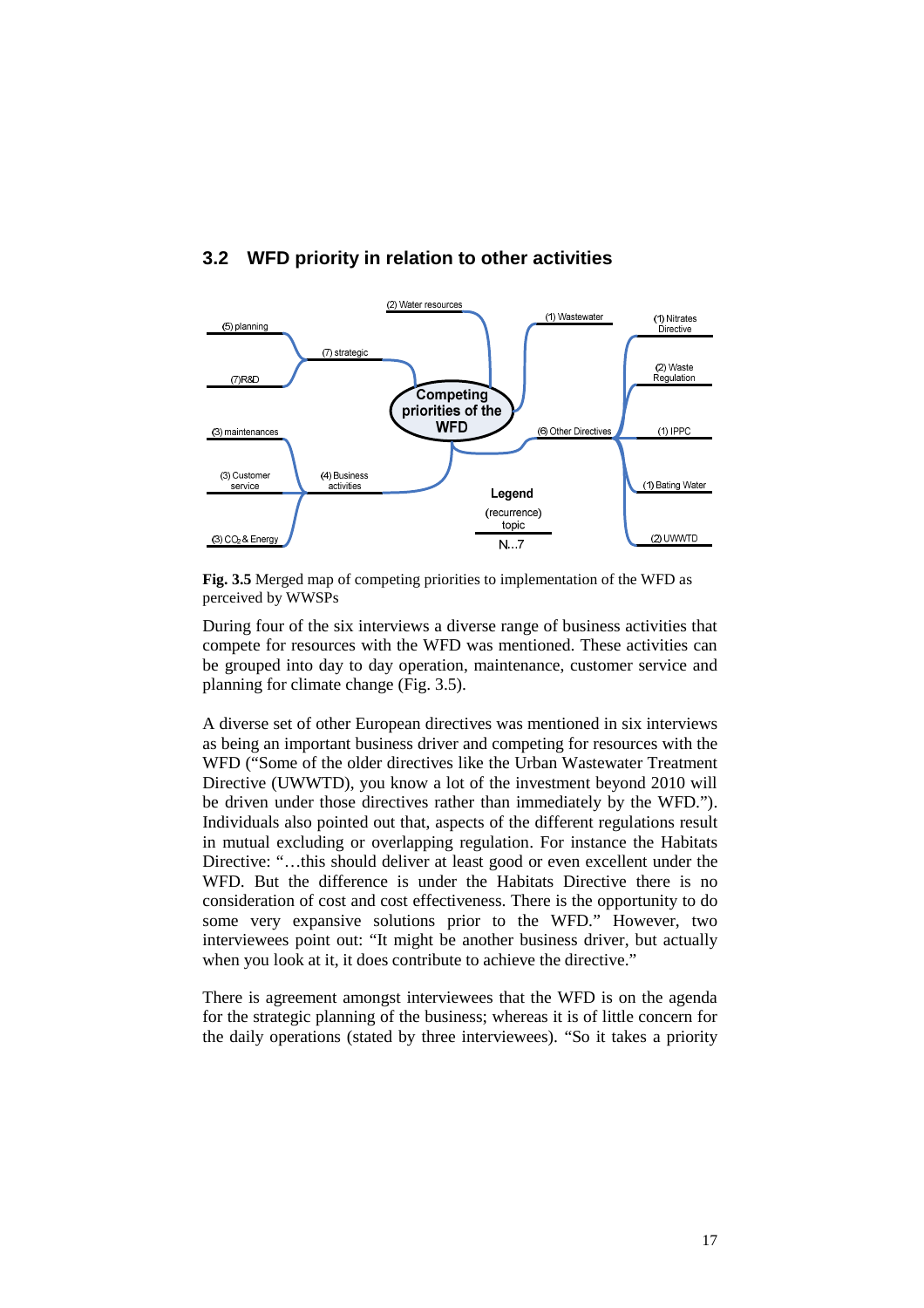for the business planning side of things. But as far as the operation site goes this is fairly low down." It is suggested that this situation is due to the fact that "day-to-day activities are very much concerned with complying with existing consents" and nothing in the WFD is "advanced enough yet".

Two interviews indicated a higher priority of the WFD with regards to water resources. One representative stated: "Certainly on the waste side, it's [WFD] a fairly low priority at the moment. It is slightly higher priority for water resources". This is supported by another respondent:" I'd say that a lot of this is on the clean water side of things". However, two interviews indicated the opposite (wastewater higher priority). One of the interviewees suggested further that the prioritisation will depend on the location within the UK: "For us, it's a lot bigger of the wastewater side, but in the UK there are about 10 water only companies. So for them it's the other way round. And the south and east of the country where the water is short, then the Article 7 work is more important that it is for us."

## **4 Discussion**

In the following the main driving and the constraining factors and their influences on WWSPs implementation of the WFD will be discussed. At a later stage of the research it can then be deduced what constitutes drivers and constraints. Eventually, assisting in the achieving the overall objective to inform future environmental policy making. [Fig.](#page-18-0) 3.6 presents a force field diagram showing the spectrum of driving and constraining forces to implementation of the WFD. It is not desired to present a two-sided picture through this way of presentation, on the contrary. As Craig (2000) argues the same reason can exist on both sides of the diagram. For instance, uncertainty can be seen as a constraint as it complicates decision making. Equally, uncertainty is a threat, driving research activities that eventually lead to business change. The diagram in [Fig.](#page-18-0) 3.6 is therefore supposed to act as a presentation of the perceived drivers and constraints as expressed by WWSPs representatives.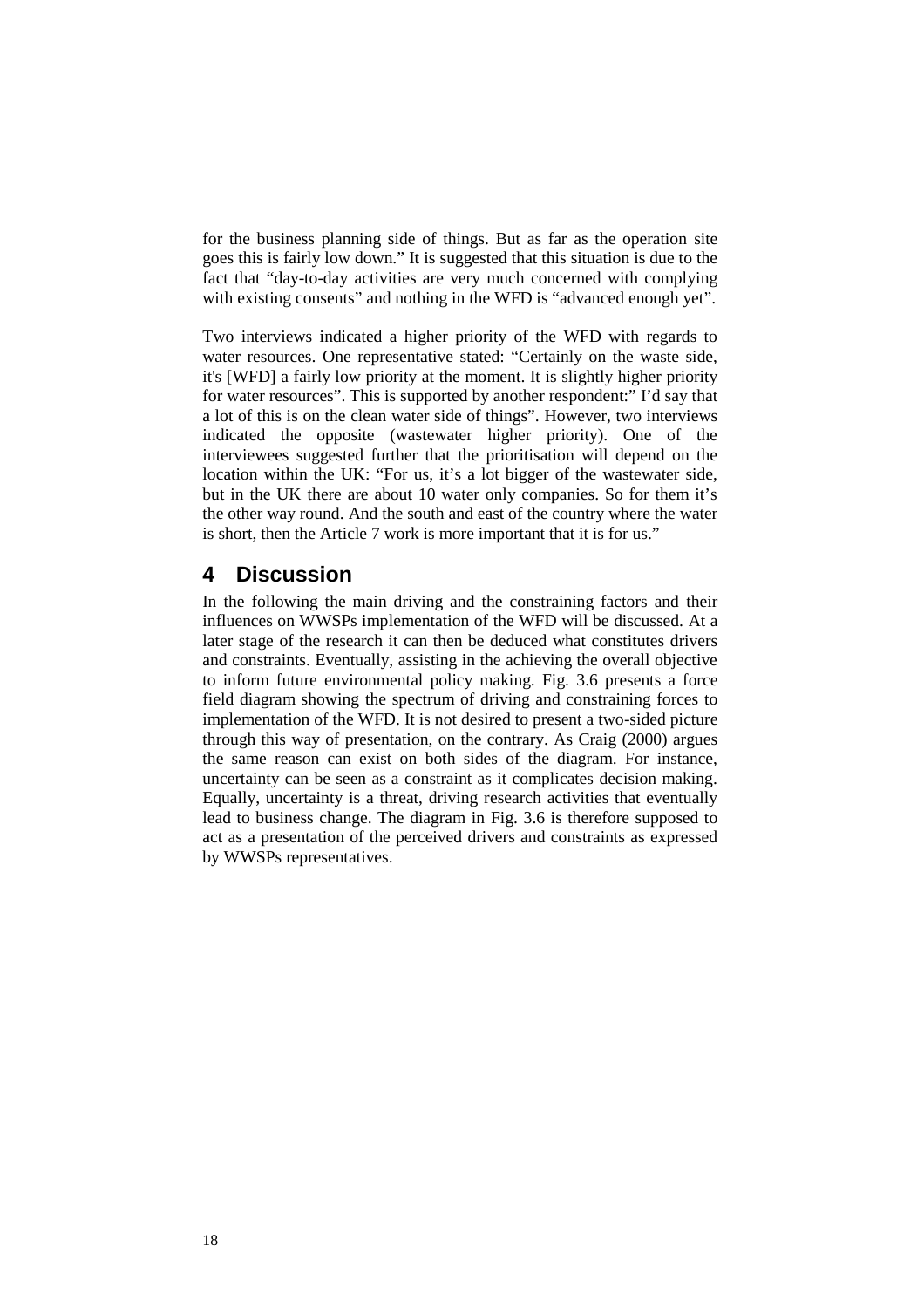

<span id="page-18-0"></span>**Fig. 3.6.** Force field diagram of selected driving and constraining forces for implementation the WFD as perceived by WWSPs

### **4.1 Drivers**

The WFD is widely regarded as the most important (Crane 2003; Kallis and Butler 2001) and significant piece of water legislation (Chave 2000). Despite of this importance, it is not the WFD, as published in 2000, which takes over as a driver for business change. To a considerable degree it is previous EU directive or the daughter directives that are perceived as business drivers ([Fig.](#page-18-0) 3.6).

"And the thing is the Habitats Directive, the UWWTD, the new Groundwater Directive and the new bathing water directive. You know are all seen key…they sit under the WFD. So at the moment the main improvement that is happening in the immediate future is driven by those directives rather than the WFD itself."

As these pieces of EU legislation are, or will be, integrated into the WFD as basic measures in annex VI (EC 2000) or annex X (for the 'daughter directive' on PS which is still in the proposal stage EC 2006) they contribute in their specific field towards achieving the WFD.

However, the water and environmental management principles the WFD is introducing (river basin management, polluter pays principle, source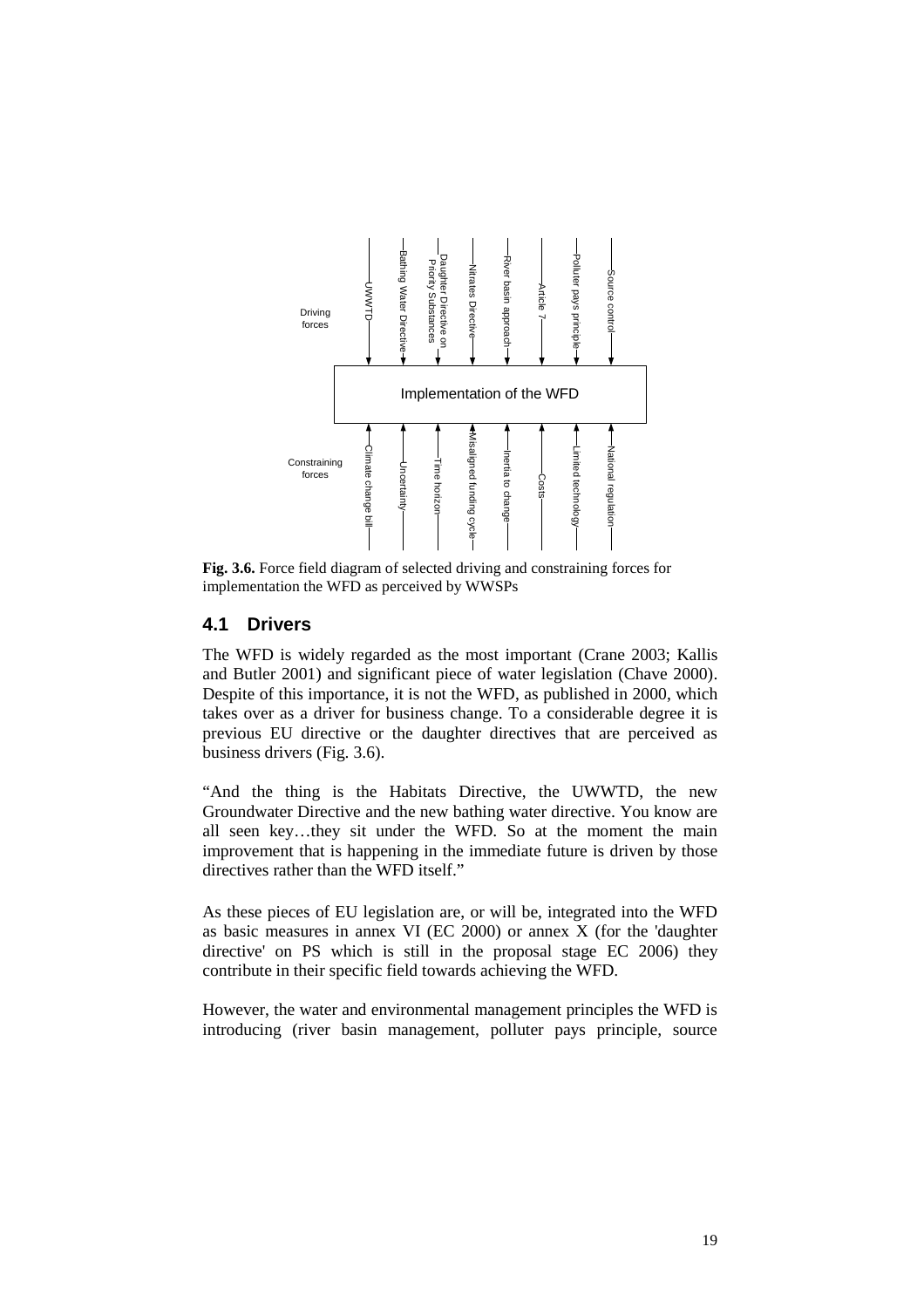principle and the principle of cost efficiency) stimulate change of WWSPs towards a higher degree of integration. The majority of interviewees welcomes these principles, but individuals also highlighted the challenge for business to adapt to the principles (sec. [3.1.5\)](#page-15-1) while another indicated scepticism ("I am a bit sceptical [about catchment consenting]. But it is going to happen."). In comparison to older or daughter directives, the findings outlined in sec. [3.2](#page-16-1) suggest the water management principles impact mainly on strategic planning level. Indeed, as will be outlined in the followingsec.([4.2\)](#page-19-0), WWSPs representative do not consider it straight forward for their business to adapt to these new principles.

Lastly, Article 7 of the WFD is the single article referred to frequently. It is implemented locally and handed down to operations responsible for monitoring of agricultural impacts on water resources and providing catchment management advice to stakeholders (sec. [3.1.2\)](#page-11-0). The potential benefits arising from the control of pesticides and nutrients at source appear to be an incentive to implementation this article more rapidly than other aspects of the WFD. If successful the measures can reduce levels of agrochemicals or nitrates at the point of abstraction, overriding the need to build and run costly systems to treat to required minimum standards. In addition, successful implementation of this article potentially avoids further increase in energy demand for compliance with drinking water standards, an increasingly important consideration as energy prices rise and  $CO<sub>2</sub>$  emission targets tighten.

### <span id="page-19-0"></span>**4.2 Constraints**

[Fig.](#page-18-0) 3.6 presents some of the constraining force of WWSPs to work towards achieving the WFD. Uncertainty with regards to the WFD has been described in sec. [3.1.3.](#page-13-1) It adds up form a wide set of factors and is an attribute of many of the other challenges discussed. As Ison et al (2007) argues resource dilemmas, such as that of WWSPs abstraction from and discharge into a common pool resource, are complex in that a great many factors biophysical, social, economic and political, interact in a process that is usually unpredictable. Hence, the ability of WWSPs to deal with uncertainty will be a crucial factor for a successful implementation of the WFD. It is further interesting to note that the economic regulator itself has not implemented the rational of uncertainty ("Ofwat is saying we will not fund uncertainty. And we say well it is all uncertain.") hence posing another constraint to adapt to new paradigms.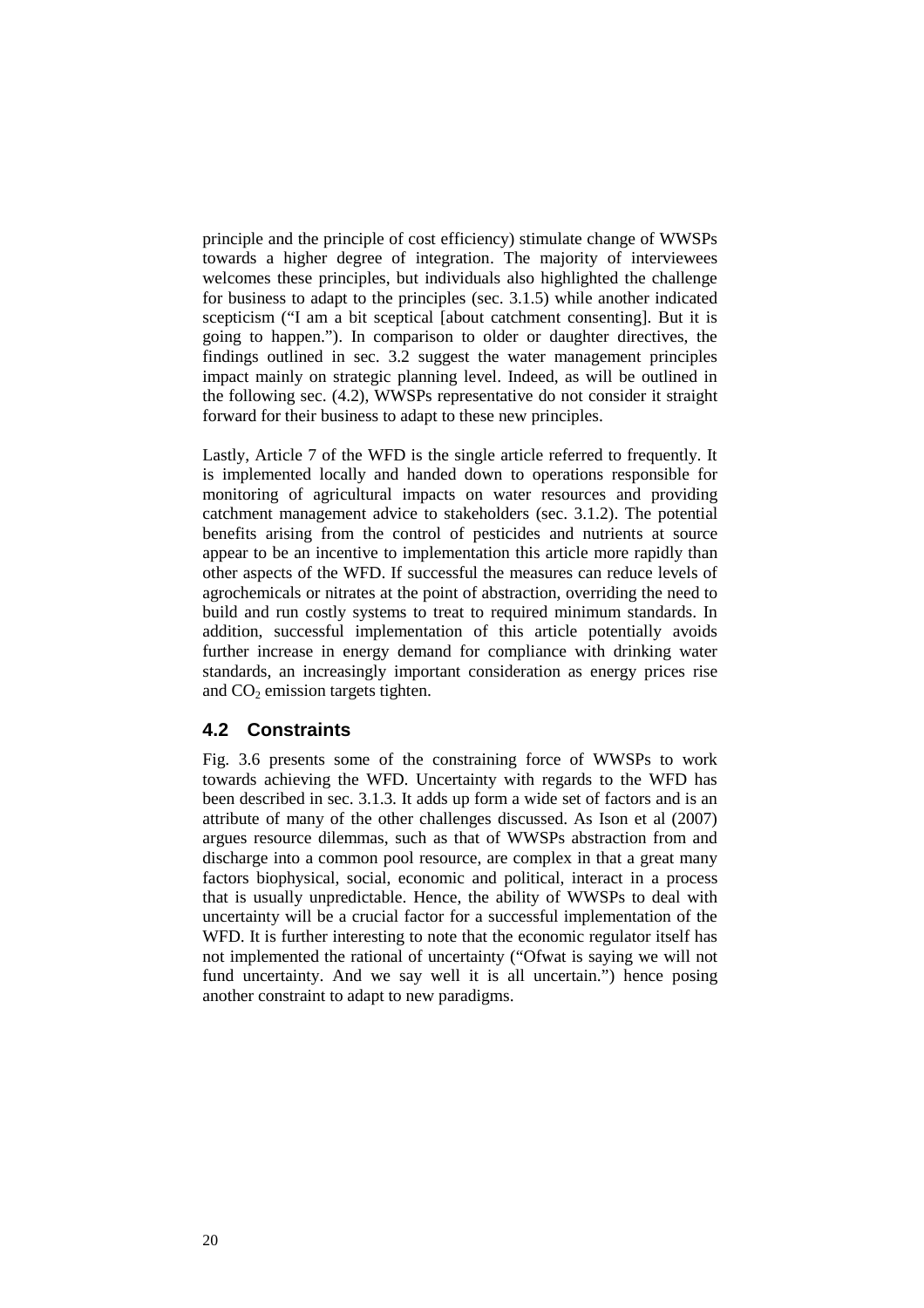As sec. [3.1.3](#page-13-1) shows the misalignment between WWSPs funding cycle and WFD cycle is, although just minimal in terms of time, perceived as an important constraint. It increases uncertainty, bears a financial risk and evidence suggest that it contributes with other factors of uncertainty to a first WFD management cycle dominated by research and monitoring.

Technological constraints arise from inappropriate technologies to achieve compliance to anticipated standards, which is further constraint by regulation. The forthcoming Climate Change Bill (HMGoverment (2007) aiming to reduce the  $CO_2$  emissions by 60% until 2050) factors  $CO_2$ emissions into every new development, hence constraining the implementation of new technologies such as reverse osmosis or membrane bioreactors.

Costs, very similar, to uncertainty are an attribute of many of the challenges, as they constrain asset investment and research expenditure. However, costs are also a factor linking into the tight deadline of the WFD to deliver good ecological status by 2015. Due to this WWSPs will make as much use of derogations based on the argumentation of disproportionate costs, technical feasibility or natural conditions to spread the investment over several management cycles.

Finally, considering the discussion above, it can be concluded, that overcoming "inertia to change" and adapting an integrated business view will be crucial to generate opportunities to cope with the technological and organisational changes required under the WFD.

# **5 Concluding consideration**

Presently, WWSPs responses to the WFD are predominantly strategic, focussing on assessment of impact and research, while previous directives influence the daily operations (e.g. treating discharges). However, Article 7 is an exception as it affects daily business operations and drives integration with stakeholders.

T aspects such as limited technology, constraint scientific knowledge and O aspects such as the mismatching funding cycle as well as inappropriate WWSPs culture are factors responsible for a stagnation of WFD implementation at the strategic level. Uncertainty is an important factor too, although the degree of uncertainty is likely to reduce in the future as the last aspects of the WFD are finalised, probability based decision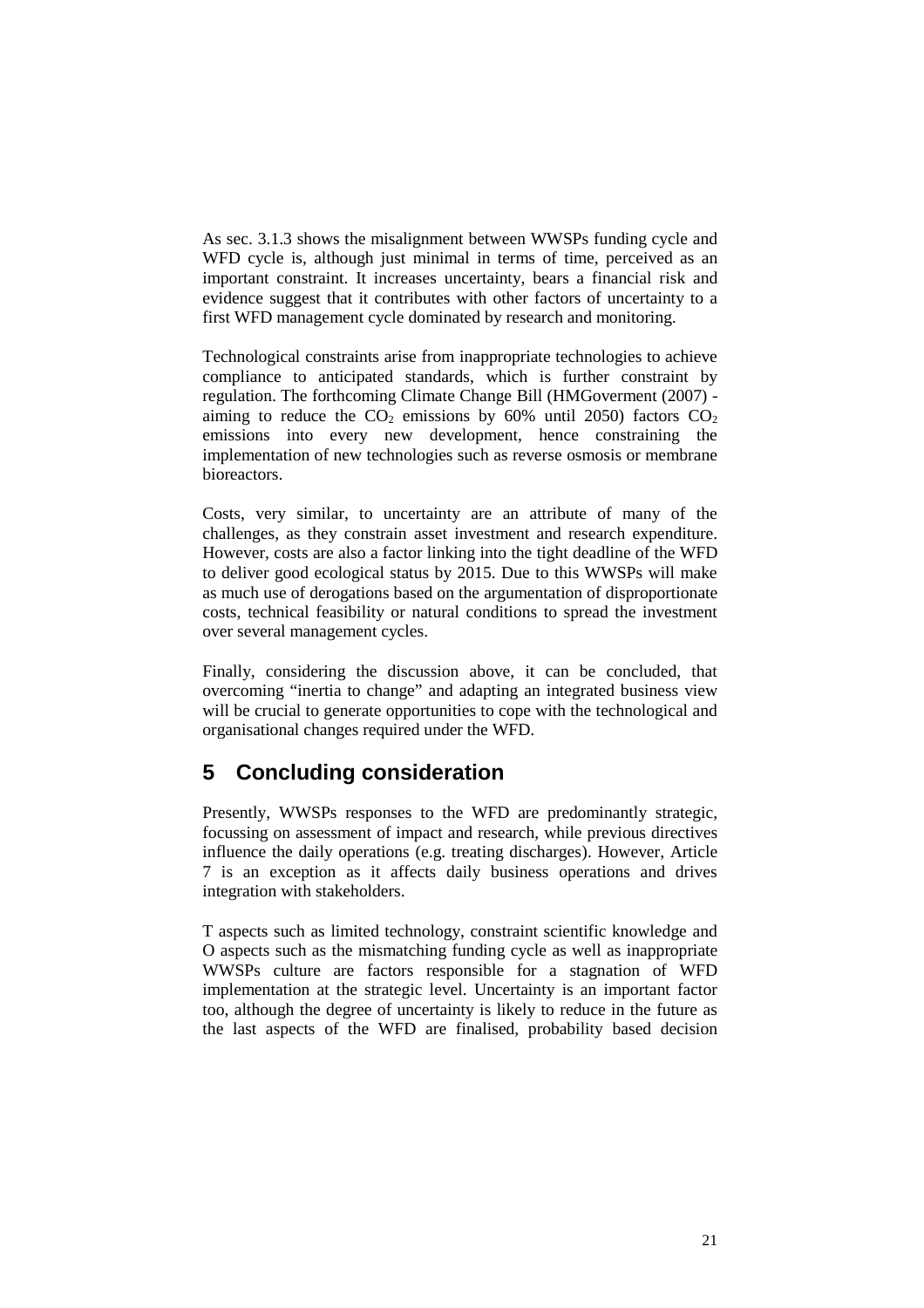making is unavoidable in complex natural systems (Ison 2007). This suggests that WWSPs need to adapt technologically as well as organisationally to successfully contribute towards achieving the WFD.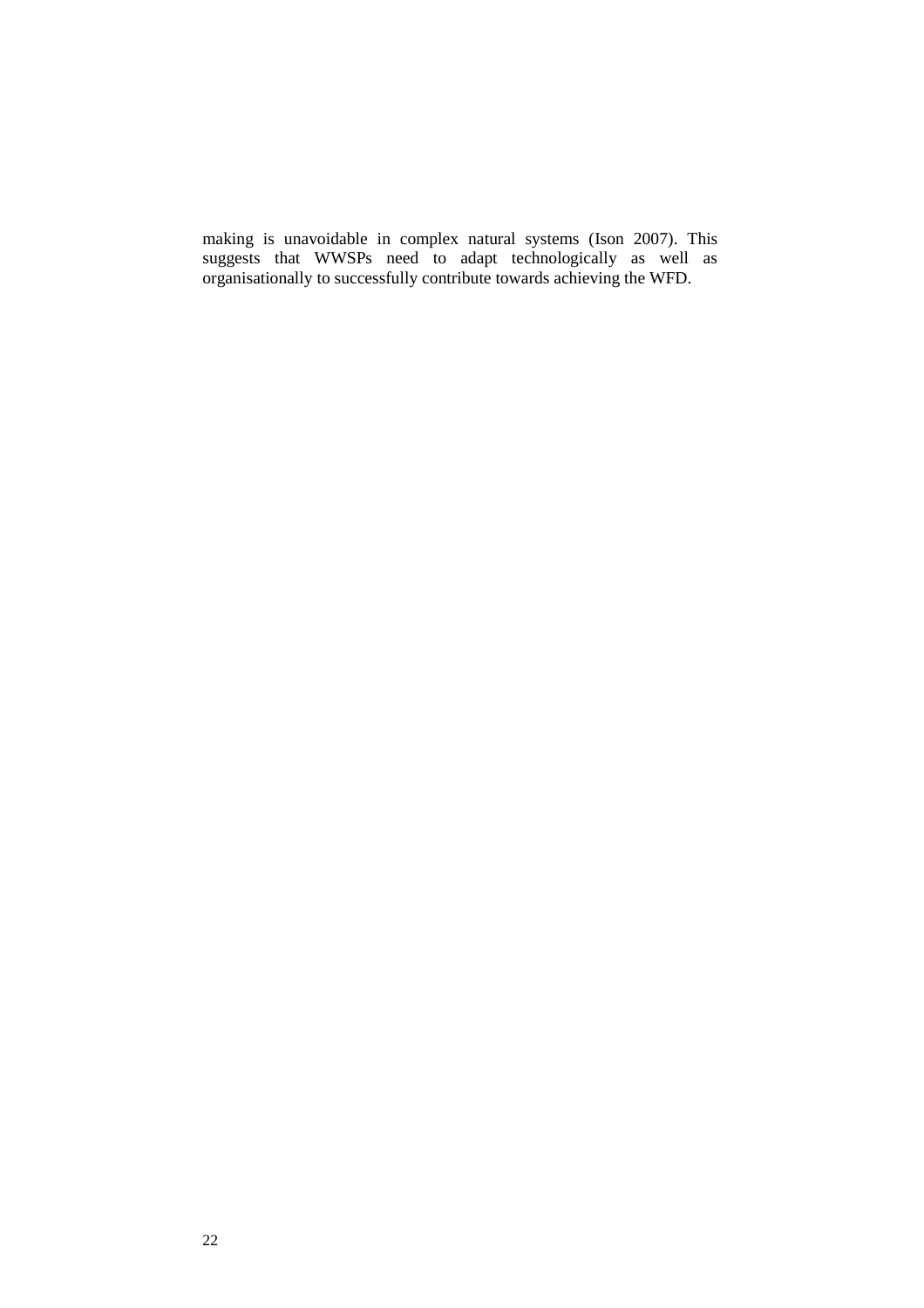## **6 Reference**

Bailey P (2002) Industry brief. Regulation of the UK Water Industry 2002. Centre for the Study of Regulatory Industries. University of Bath School of Management.

[http://www.bath.ac.uk/cri/pubpdf/industry\\_briefs/water\\_peter\\_bailey.pdf](http://www.bath.ac.uk/cri/pubpdf/Industry_Briefs/Water_Peter_Bailey.pdf) (accessed 26/01/2007)

- Braun V, Clarke V (2006) Using thematic analysis in psychology. Qual. Research Psych. 3: 77-101
- Bryson JM, Ackermann F, Eden C, Finn BC (2004) Visible thinking. Unlocking causal mapping for practical business results. John Wiley & Sons, Ltd., Wesy Sussex, UK
- Buzan T (2005) The ultimate book of mind mappings. London. Thorsons 235
- Chave PA (2001). The EU Water Framework Directive. An Introduction. IWA Publishing. Cornwall, UK
- Craig M, (2000) Think visually. Business applications of 14 core diagrams. Continuum, London
- Crane M, (2003) Proposed development of Sediment Quality Guidelines under the European Water Framework Directive: a critique. Toxicology Letters 142: 195-206
- Creswell JW, Clark VLP (2007) Designing and conducting mixed methods research. Sage Publications, London
- Defra, Department for Food and Rural Affairs (2006a). Department for Environment, Food and Rural Affairs. Water resources: drought. <http://www.defra.gov.uk/environment/water/resources/drought/index.htm> (accessed 02/02/2007)
- Defra, Department for Environment, Food and Rural Affairs (2006b) Regulatory Impact Assessment for proposed Daughter Directive to the Water Framework Directive. Department for Environment, Food and Rural Affairs. <http://www.defra.gov.uk/corporate/consult/wfd-prioritylist/ria.pdf> (accessed 15/10/2007)
- EA, Environment Agency (2007a) How the Water Framework Directive will happen [http://www.environment](http://www.environment-agency.gov.uk/subjects/waterquality/955573/1001324/?version=1&lang=_e)agency.gov.uk/subjects/waterquality/955573/1001324/?version=1&lang= e
- EA, Environment Agency (2007b) Find out about your River Basin District [http://www.environment](http://www.environment-agency.gov.uk/subjects/waterquality/955573/1458449/?lang=_e)agency.gov.uk/subjects/waterquality/955573/1458449/?lang= e

EC, European Union (2000) Water Framework Directive (WFD). Council Directive 2000/60/EC of the European Parliament and of the Council. Establishing a framework for community action in the field of water policy. Off. J. Eur. Com. 327: 1-73